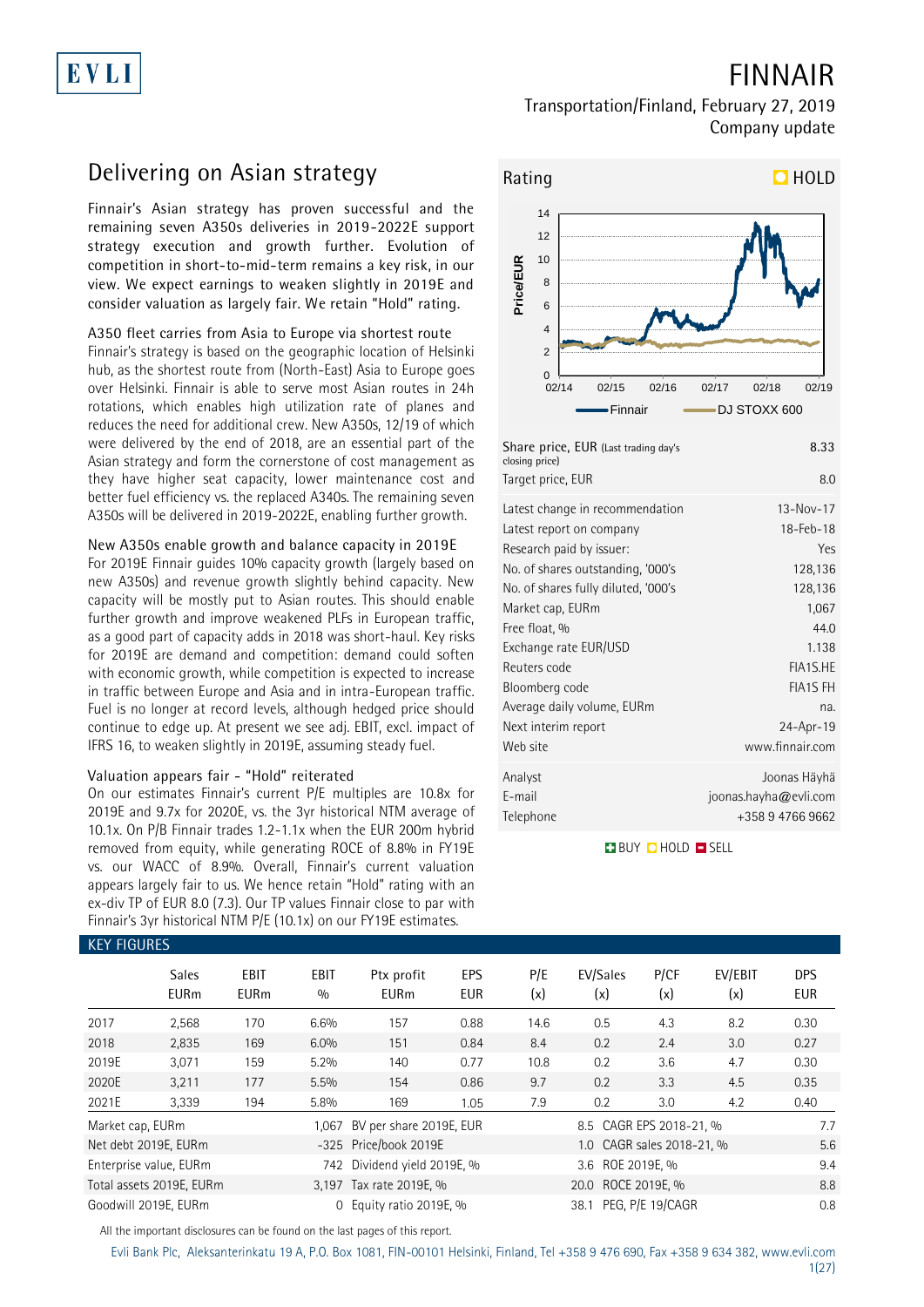

Europe

## **FINNAIR Transportation/Finland, February 27, 2019 Company update**

#### **Investment Summary**

Finnair is a network airline focusing on traffic between Asia and Europe. Passenger traffic accounts for 79% of revenue, cargo traffic for 7%, travel services for 8% and ancillary sales for 6%. Asian and European traffic each contribute 40-45% of passenger revenue. Finnair – from Asia to

> Finnair's strategy focuses on the growing traffic between Asia and Europe. The strategy is based on the geographic location of the Helsinki hub: the shortest route from (North-East) Asia to Europe goes over Helsinki. Additionally, the distance between Helsinki and most Asian destinations is such that Finnair is able serve most routes in 24h rotations, which enables high utilization rate of planes and reduces the need for additional crew. The most direct route to Asia is enabled by having Russian overflight rights. Flights through the Siberian corridor from Asia to Europe via Helsinki save ca. 2h on flight time compared to one-stop flights via European hubs and ca. 4h compared to routes via the Middle East.

> Finnair's fleet renewal and expansion strategy form the cornerstones of its cost management as well as revenue growth. Initially Finnair ordered 19 new Airbus A350 planes to replace old A340 models and to expand its Asian long-haul capacity. At the end of 2018 Finnair had 12 A350s operational. Current delivery schedule for the remaining 7 planes is two planes per year in 2019-2021E and one plane in 2022E. During this period the older A330 wide-body planes are expected to remain operational, implying Finnair's long-haul capacity is set to grow from 20 planes at the end of 2018 to 27 planes in 2022E.

Finnair's strategic goals have included: 1) to double its Asian traffic by 2018 compared to 2010 base, 2) to nearly double ancillary revenues by 2020 compared to the 2016 base, and 3) to reach 20 million passengers by 2030, which implies 4% CAGR from 2017. Finnair largely reached its target of doubling its Asian traffic by 2018 compared to 2010 base. Finnair has not yet updated its financial targets to reflect IFRS 16, but even with a clear increase in net debt (IFRS 16 -gearing was approximately 70% in 2018) Finnair's balance sheet remains healthy, enabling further investments.

Finnair had a record year in 2017, but 2018 was two-fold. Still in H1 traffic grew close to or above capacity and lower hedged fuel price supported, but in H2 the earnings trend turned downwards driven by increased fuel price and weaker traffic due to tighter competition. For 2019E Finnair guides 10% capacity growth (largely based on new A350s) and revenue growth slightly behind capacity. New capacity will be mostly put to Asian routes This should enable further growth and improve weakened PLFs in European traffic, as a good part of capacity adds in 2018 was short-haul. Key risks for 2019E are demand and competition: demand could soften with economic growth, while competition is expected to increase in traffic between Europe and Asia and in intra-European traffic. Fuel is no longer at record levels, although hedged price should continue to edge up. At present we see adj. EBIT, excl. impact of IFRS 16, to weaken slightly in 2019E, assuming steady fuel.

We approach Finnair's valuation primarily through valuation multiples. On our estimates Finnair's current P/E multiples are 10.8x for 2019E and 9.7x for 2020E. During the last 3 years, Finnair's 12m fwd P/E (on Factset consensus) has averaged 10.1x. On P/B Finnair trades 1.0x and 0.9x in FY19-20E, respectively, or 1.2-1.1x when the EUR 200m hybrid removed from equity, while generating ROCE of 8.8% in FY19-20E vs. our WACC of 8.9%. Overall, Finnair's current valuation appears largely fair to us. We hence reiterate "Hold" rating with an ex-div TP of EUR 8.0 (7.3). Our TP values the shares close to par with Finnair's 3yr historical NTM P/E (10.1x) on our FY19E estimates. Our 2019E adj. EBIT estimate is up by 5% since our latest update.

Competitive advantage based on location

A350 fleet carries from Asia to Europe, enabling growth

Asian traffic nearly doubled by 2018 vs. 2010

2019E – ASK to grow by 10% driven largely by new A350s

Valuation looks fair – "Hold" reiterated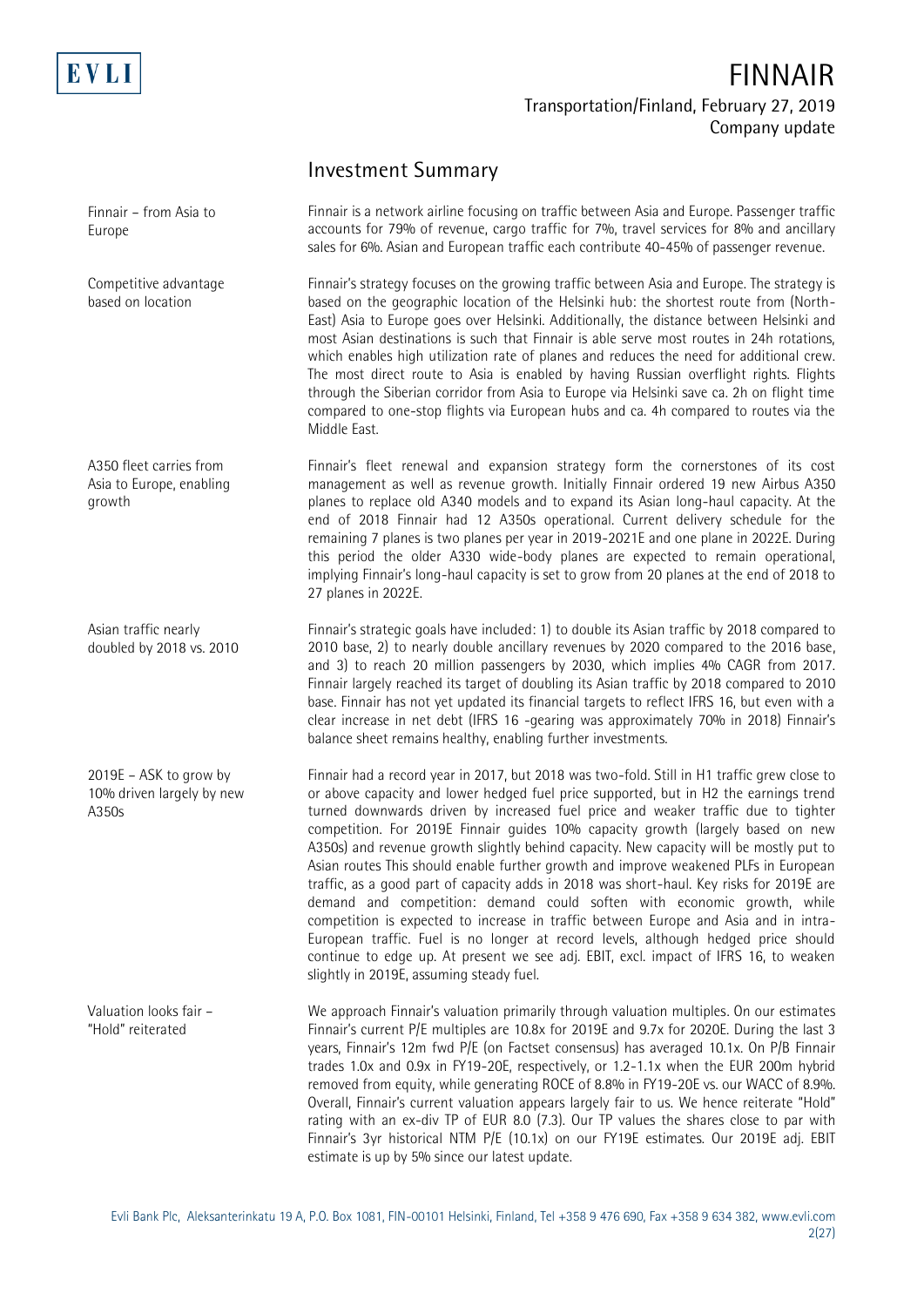

#### **Company overview**

Finnair – Finnish network airline

Finnair is a network airline focusing on traffic between Asia and Europe. Passenger traffic (ticket sales) accounts for 79% of revenue, cargo traffic for 7%, travel services (package tours) for 8% and ancillary sales (extra services) for %. Asian and European traffic each contribute 40-45% of passenger revenue with the rest coming from domestic, North American and other traffic. Structurally the legacy airline industry has been hit over the last decade by the rise of low cost carriers (LCCs), which have forced old network carriers to re-invent themselves. This development continues but with savings, fleet renewal and sharpened focus to Asian markets Finnair's results have improved notably in recent years.

Revenue by geography and product, 2018



The global airline industry grows, with Asia as the biggest driver of demand

*Source: Finnair*

The global airline industry is growing: according to IATA, global passenger numbers are forecast to double to 8.2bn over the next 20 years (by 2037), which corresponds to 3.5% CAGR globally. Emerging middle class in developing countries is a key growth driver. Aviation's centre of gravity is shifting eastwards: China is expected to displace the U.S. as the largest air passenger market by 2025. The biggest driver of demand is expected to be the Asia-Pacific region, which will contribute more than half of new passengers over the next two decades. Currently the Asian market accounts for over 40% of Finnair's passenger revenues and the share is on the rise. Estimated market growth (passenger growth) is 4.4% p.a. in the Asia-Pacific region, which puts Asia-Pacific among the fastest growing markets. European market growth is estimated at 1.9%. Domestic market is likely to grow approximately in tandem with European market, but increasing winter tourism from Asia to Lapland could give an additional growth boost.

Growth in passenger journeys by region during next 20 years



Evli Bank Plc, Aleksanterinkatu 19 A, P.O. Box 1081, FIN-00101 Helsinki, Finland, Tel +358 9 476 690, Fax +358 9 634 382, [www.evli.com](http://www.evli.com/) 3(27)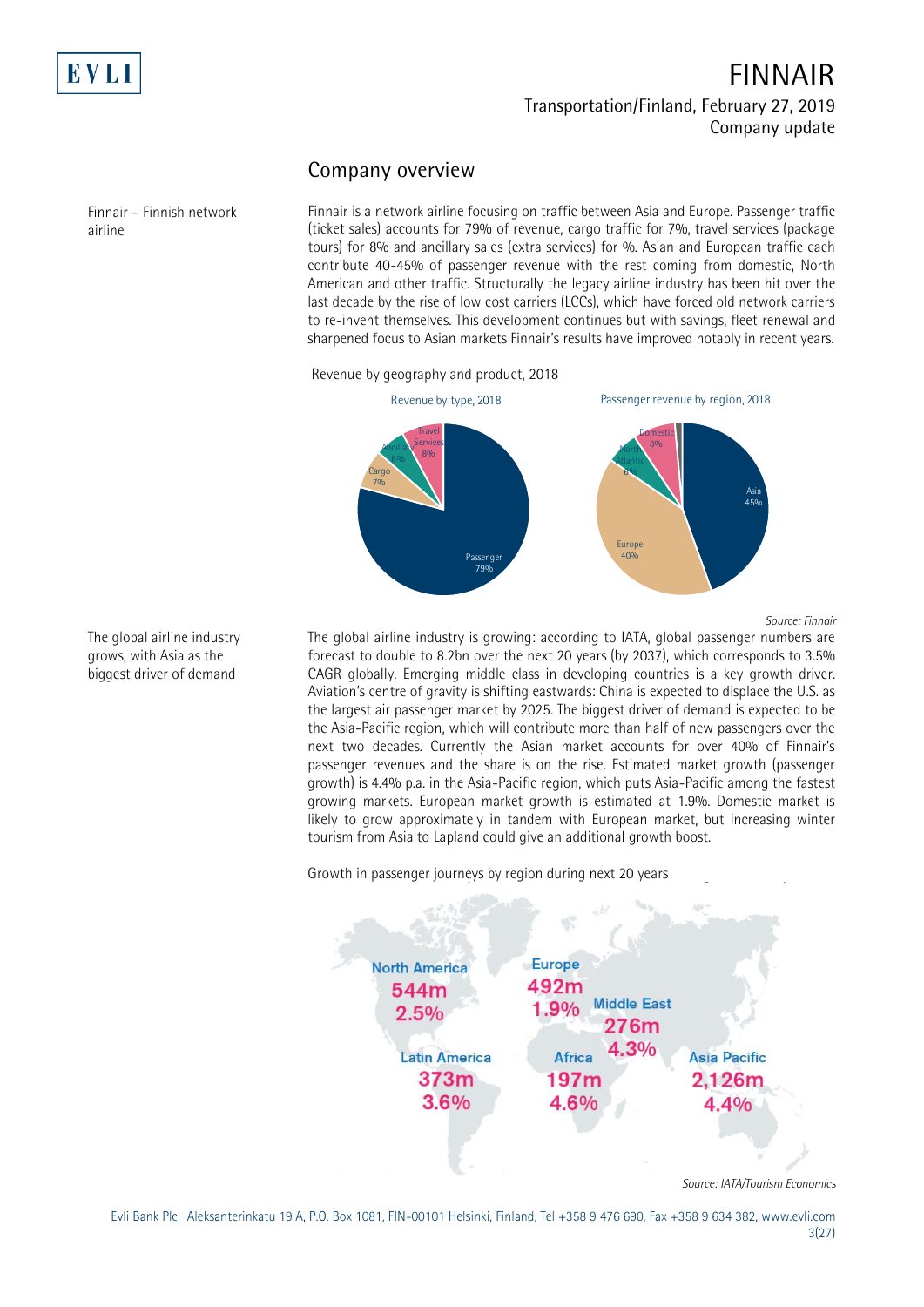

Geographic location and Russian overflight rights

Some targets met, some

EBITDA, EBIT and net debt will increase with IFRS 16

not

## **FINNAIR Transportation/Finland, February 27, 2019 Company update**

#### **Strategy is based on the geographic location of the Helsinki hub**

Finnair's strategy focuses on the growing traffic between Asia and Europe. The strategy is based on the geographic location of the Helsinki hub: the shortest route from (North-East) Asia to Europe goes over Helsinki. Additionally, the distance between Helsinki and most Asian destinations is such that Finnair is able serve most routes in 24h rotations, which enables high utilization rate of planes and reduces the need for additional crew. The shortest route also saves fuel. The most direct route to Asia is enabled by having Russian overflight rights. Flights through the Siberian corridor from Asia to Europe via Helsinki save ca. 2h on flight time compared to one-stop flights via European hubs and ca. 4h compared to routes via the Middle East.

#### **Strategic and financial targets**

Finnair's strategic goals have included:

- to double its Asian traffic by 2018 compared to 2010 base
- to nearly double its ancillary revenues by 2020 compared to the 2016 base
- 20 million passengers by 2030E, which implies 4% CAGR from 2017.

Long-term financial goals have included (these do not include impact of IFRS 16):

- Comparable EBIT of at least 6% over the cycle
- Comparable EBITDAR of at least 17% over the cycle
- Adjusted gearing of less than 175%
- ROCE of at least 7%
- Dividend policy is to pay at least 1/3 of net earnings during an economic cycle, taking into account earnings, outlook, financial situation and capital needs.

Finnair largely met its target of doubling its Asian traffic by 2018 compared to 2010 base. Ancillary sales have grown double-digit in 2017 and 2018 and for 2019 and 2020 10%+ growth rate is needed for the target to be reached. Growth in ancillary sales has been driven primarily by growth in passenger numbers, as average ancillary sales per passenger have been flattish at EUR 12 level since 2017 - Finnair targets to reach EUR 15 level. Finnair long lagged its EBITDAR and EBIT margin targets, but the EBIT margin target was met in 2017 and 2018. The ROCE target has been met in 2017 and 2018. The adjusted gearing target has been easily met in 2015-2018.

Finnair's EBITDA and EBIT will increase with IFRS 16 from start of 2019. Finnair estimates that the 2018 adj. EBIT (EUR 169m) will improve by about 30% due to IFRS 16. On the balance sheet side Finnair estimates that its assets will increase by EUR 1.0bn due to recognition of right-of-use assets, and that its liabilities will increase in total by EUR 1.1bn due to the recognition of lease liabilities. The impact to equity will be EUR -0.1bn. Equity ratio is expected to decrease by more than 10 %-points, while gearing is expected to increase significantly by over 100 %-points to approximately 70%. Balance sheet will look healthy also with IFRS 16.

#### **2018E Guidance – capacity to grow ~10%, revenue slightly less**

Finnair guides capacity to grow by about 10% in 2019E. Added capacity will be mostly put to Asian routes. Revenue is guided to grow slightly less than capacity. Guidance for adj. EBIT will be given with Q2 earnings, as usual. Finnair expects global airline traffic to continue growing and competition to increase due to capacity increases especially on routes between Europe and Asia as well as in intra-European traffic. Demand is also seen to be at risk of softening with slowdown in economic growth. However, Norwegian's planned capacity cuts may impact Finnair positively on some routes.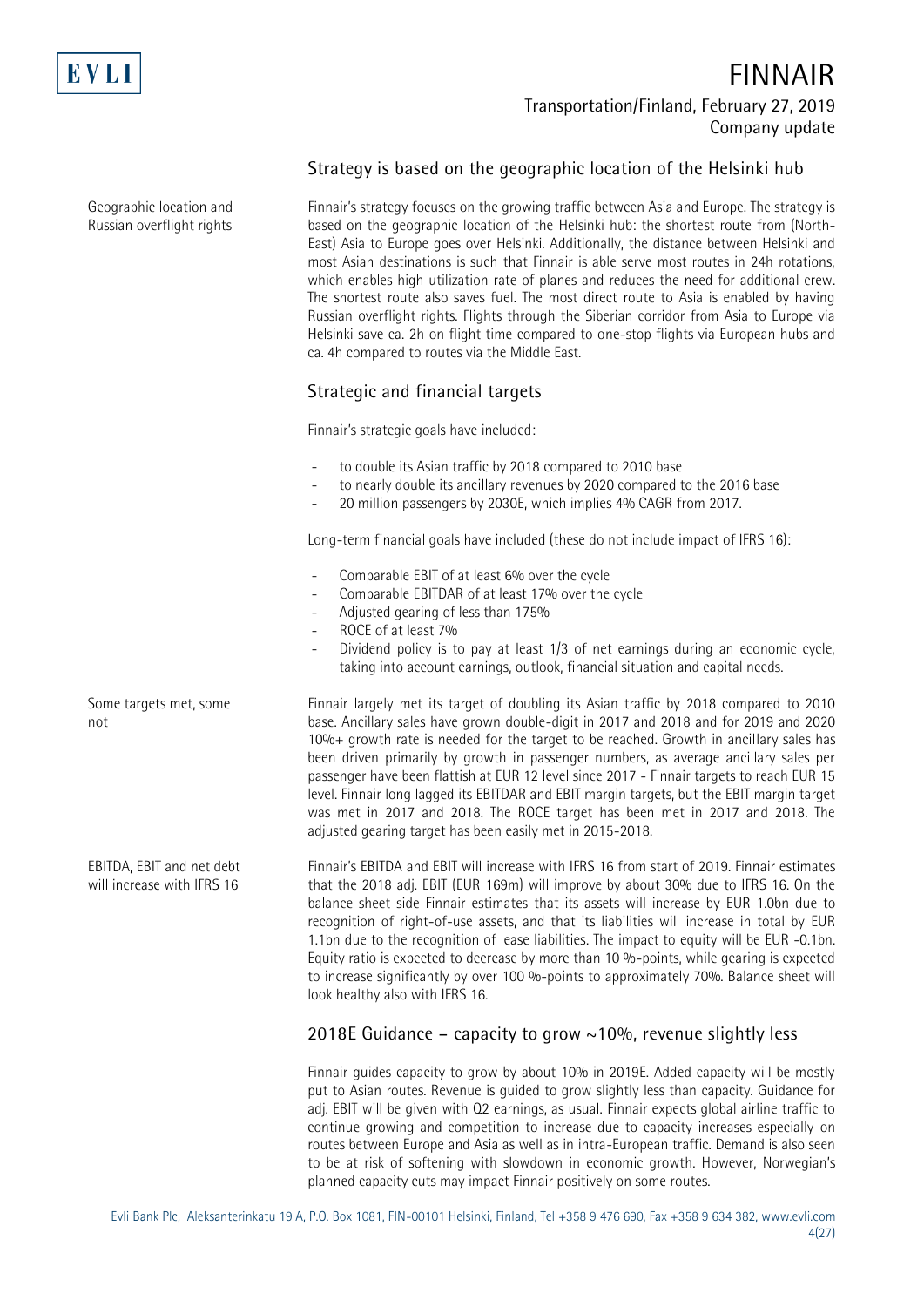

#### **Fleet expansion: seven A350s to be delivered in 2019-2022E**

Airbus A350 – cornerstone of the strategy

Finnair's fleet renewal and expansion strategy form the cornerstones of its cost management as well as revenue growth. Finnair states that A350 is up to 25% more fuel-efficient than the replaced A340s. Initially Finnair ordered 19 new Airbus A350 XWB to replace old A340 models and to expand its Asian long haul capacity. First three planes were delivered during Q2'15. At the end of 2018 Finnair had 12 A350s operational. Current delivery schedule for the remaining 7 planes is two planes per year in 2019-2021E and one plane in 2022E. During this period the older A330s wide body planes are expected to remain operational, implying Finnair's long-haul capacity is set to grow from 20 planes at the end of 2018 to 27 planes in 2022. On the short-haul side Finnair has not placed on order for new narrow-body planes, but capacity increases are possible via leasing - we have not currently assumed any new leases in our estimates, but we have assumed that the number of narrow body planes remains at 37 in 2019- 2022E. Finnair ownership strategy regarding planes is intact: about half of planes are to be company-owned. At the end of 2018, 27/57 planes operated by Finnair were company-owned.





Finnair fleet

*Source: Finnair, Evli estimates*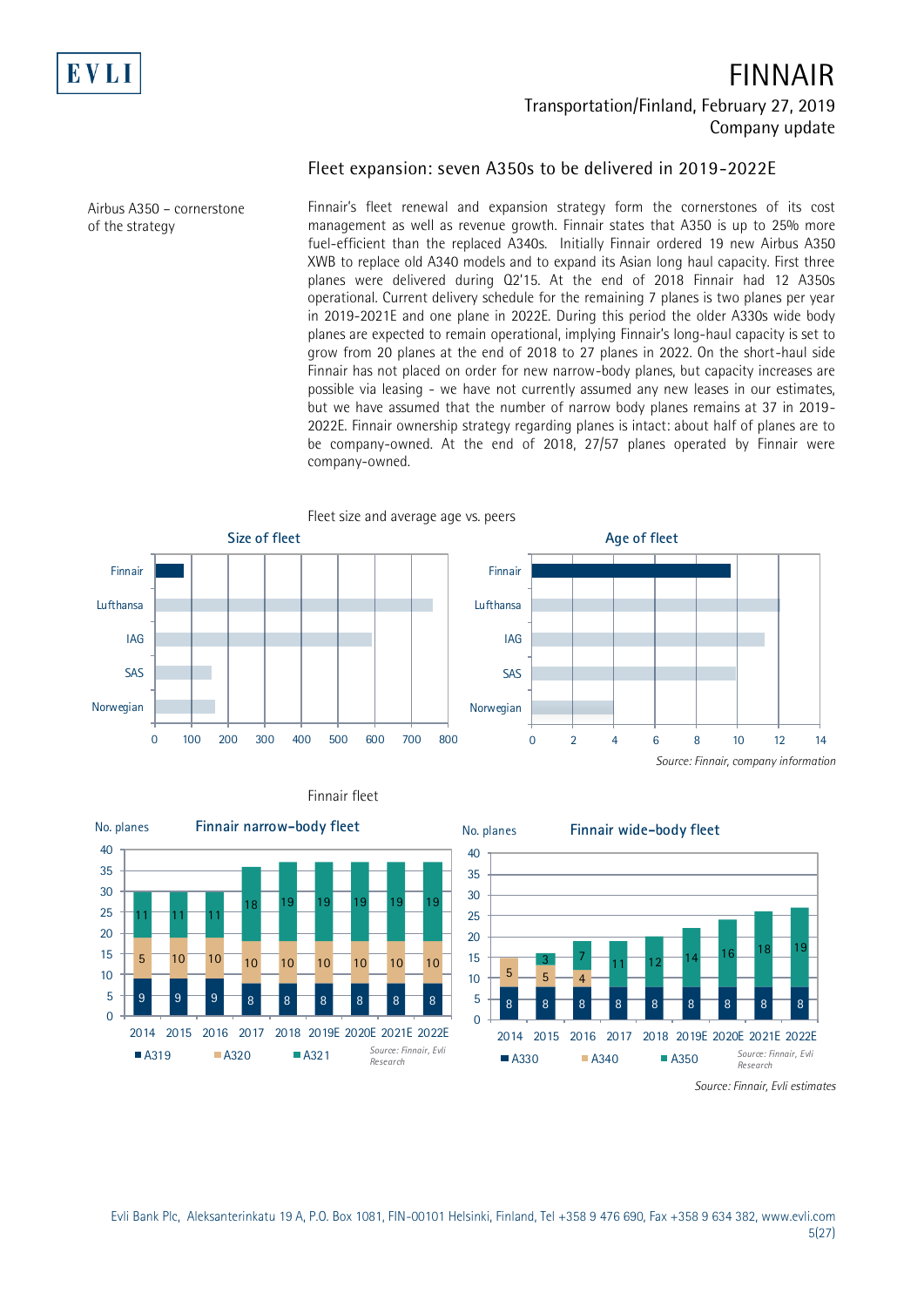

and FSCs

Competing with both LCCs

## **FINNAIR Transportation/Finland, February 27, 2019 Company update**

Finnair's competitive landscape can be roughly divided into two parts; short haul pointto-point traffic in Europe and long-haul transfer traffic between Asia and Europe. In

### **Competitive landscape**

short haul point-to-point traffic, airlines with the lowest cost structures typically have the strongest competitive positions, and competition is mainly driven by price. In longhaul traffic, the significance of a comprehensive network, comfort of travel, customer service and smooth transfers are highlighted. Regionally the number of competitors vary and is typically both direct (overlapping routes) and indirect (via stops and nearby airports). In domestic traffic Norwegian is a key competitor, offering flights regularly from Helsinki to Oulu and Rovaniemi and also to Kittilä and Ivalo during the winter season. In intra-European traffic competition is more scattered. SAS and Norwegian are key competitors in traffic within the Nordics. Additionally Norwegian serves tens of routes between Helsinki and Europe. Other competitors in traffic between Helsinki and Europe include (at least) Lufthansa, Air France-KLM, British Airways (IAG) and Air Baltic. In long-haul routes between Europe and Asia, Finnair competes with European, Asian and Middle Eastern carriers. Among European carriers Lufthansa, British Airways and Air France-KLM are key competitors. Each offer certain direct routes between European and Asian megacities, and also a comprehensive network from their European hubs. The number of Asian competitors flying between Asia and Europe is higher, but their routes are typically direct point-to-point flights between Asian and European megacities, ie. they are not able to offer similar network connectivity to smaller European destinations. Of Nordic competitors, SAS is focused on serving Nordic customers and it currently has only three destinations in Asia. Norwegian has been interested in expanding in Asia, but for the time being it does not have overflight rights with Russia. The geographical location of the Helsinki hub gives Finnair a competitive advantage. Finnair is able serve most Asian routes in 24h rotations, which enables high utilization rate of planes, reduces the need for additional crew and saves fuel due to shorter distances. Additionally, flights through the Siberian corridor from Asia to Europe via Helsinki save ca. 2h on flight time compared to one-stop flights via European hubs and ca. 4h compared to routes via the Middle East. Finnair is currently the only European airline that operates most Asian destinations on a 24-hour aircraft rotation from Helsinki. Still, intense competition is expected to continue, especially with Asian airlines most likely further expanding operations to intercontinental flights. Further, low-cost and high-service government-backed Middle Eastern carriers may continue opening more routes to Europe and increasing competition; Qatar Airways started flying between Helsinki and Doha in fall 2016. However, Middle Eastern operators do not offer point-topoint services between Asia and Europe and they lose on flight duration. According to CAPA, low-cost carriers (LCCs) have almost doubled their capacity in Europe over the past decade, which has led to overcapacity and deteriorated profits. LCCs have built strong positions on short haul intra-European routes and their market share has increased: OAG reported market share of LCCs at above 40% in 2017 in Western Europe. Consequently, European flag carriers have formed LCC subsidiaries that now function as growth engines for large legacy groups, like Lufthansa and IAG. Overall, consolidation has been a global industry trend, but progress varies by region. In the U.S. market share of the three largest carriers is ca. 50-60%, while Europe lags behind at ca. 30%. The European airline sector is more fragmented and less profitable, with average sector EBIT margin at ~5-7% in recent years vs. North American airlines at Key competitors in intra-European traffic: SAS, Norwegian and others Competition comes from many directions in EU-Asia traffic Competitive advantage based on location Tight competition in Europe continues over medium term The European airline sector is fragmented compared to the U.S.

~10-14% in recent years, according to IATA. More consolidated North American market is often associated with stricter capacity discipline. The fragmented nature of the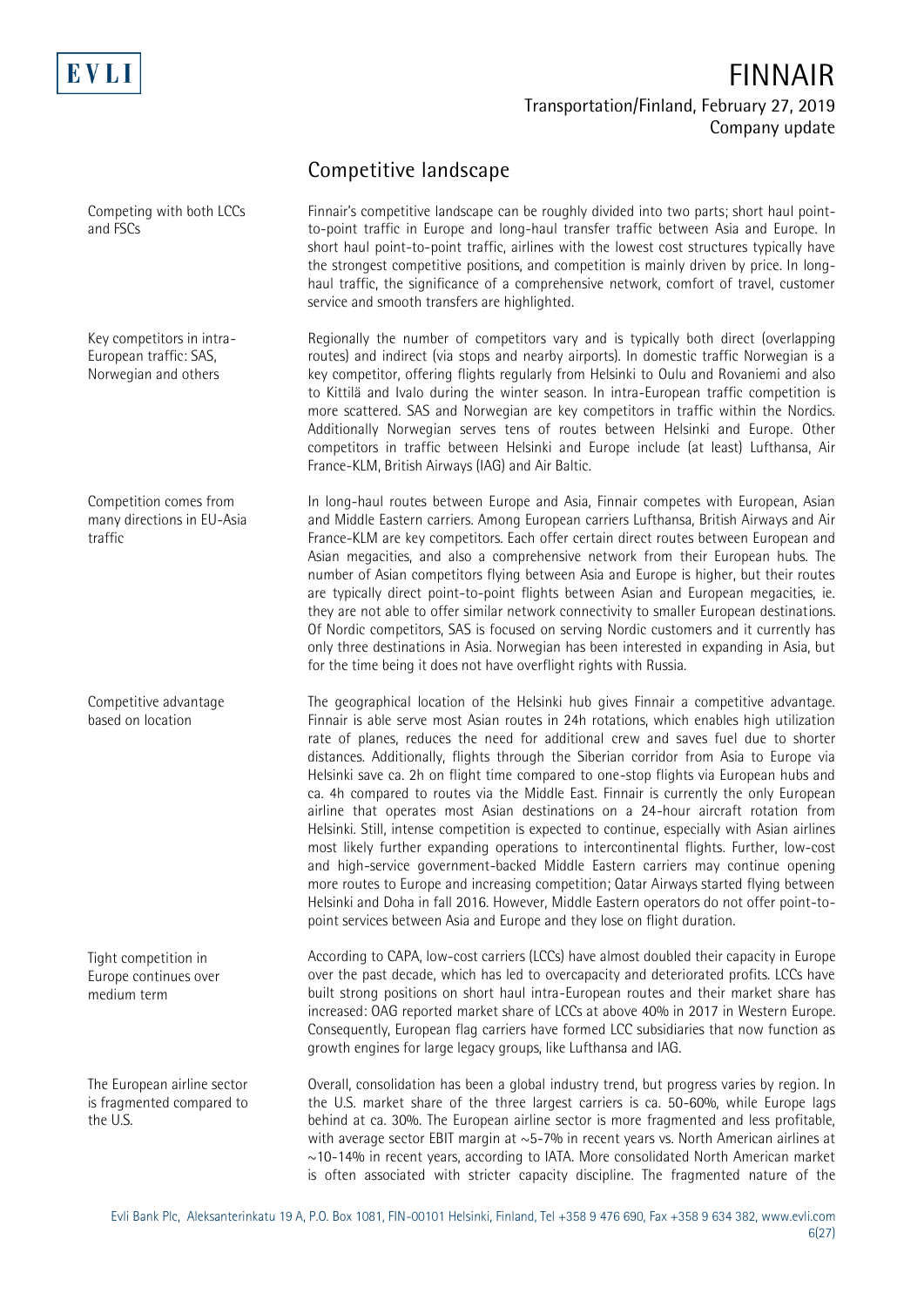

European airline industry should present opportunities for more consolidation and collaboration, but political and regulatory barriers slow down progress. National carriers - like Finnair - seem to appeal to national interest.

According to IATA, profitability and ROIC of the European airline sector improved in 2015-2017: ROIC in Europe has exceeded 10% in 2015-2017 beating WACC, whereas in 2010-2014 ROIC in Europe was between 5-8%. Improved profitability in 2015-2017 was supported by a clear fall in jet (hedged) fuel price. Jet fuel spot bottomed in Q1'16 and rose throughout 2016 until late 2018. Profitability in Europe is expected to weaken somewhat in 2018E from the peak of 2017. Overall, intra-European competition is likely to continue to be driven by price and margins to remain tight. Finnair's growth strategy in Asia also requires increasing short-haul feeder traffic to Helsinki hub from Europe, where sustaining profitability will be challenging.

Several bankruptcies have been seen in Europe in 2017-2018. In 2017 Alitalia, Air Berlin and Monarch went bankrupt. Competitors bid for several of their assets. In 2018 smaller airlines including SkyWork, VLM, Cobalt Air, Small Planet Airlines Germany, Primera Air, Spparow Aviation and NextJet went out of business. Consolidation is healthy for the fragmented European industry, but we believe this is still far from sufficient to boost margins to US levels. M&A was at the table during 2018, with IAG pursuing Norwegian and Icenlandair wanting to buy Wow Air. Finnair has also been rumoured to be a takeover target a few years ago, with IAG-owned British Airways interested.

European airlines: ROIC finally above WACC

Several bankruptcies have been seen in Europe in 2017-2018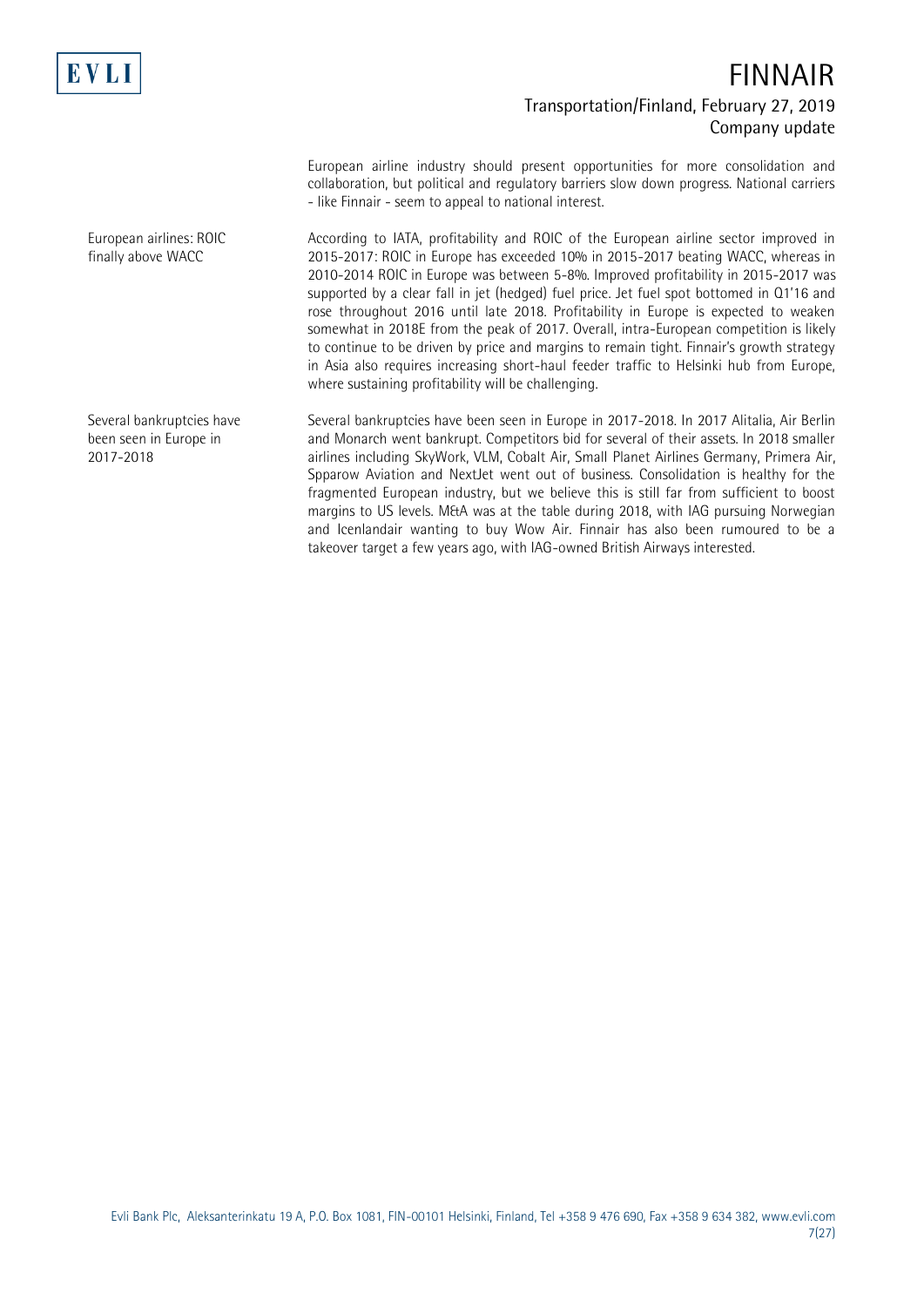

### **Traffic performance**

Traffic grew more than capacity in 2017, but trend turned in 2018

Finnair capacity has grown in all markets in 2017-2018. Passenger load factors (PLF) improved in most markets in 2017 despite a fairly rapid 9% ASK growth, but PLFs were generally in decline in 2018, impacted in part by capacity growth accelerating to 15%. Load factor development in the short-term is typically impacted by capacity growth: when capacity grows fast load factor typically declines as not all new seats are filled immediately. An additional negative contributor to weakening PLFs is competition: with Q3'18 earnings and related EBIT guidance downgrade Finnair flagged that competition had increased, especially in the Nordics. In 2019E Finnair's capacity will grow by about 10%, as per guidance. Added capacity will be put mostly on Asian routes in 209E.

Finnair's capacity (ASK) and passenger load factor (PLF) by region



Softer traffic in 2018, especially in Europe

Finnair's passenger RASKs (passenger revenue/ASK) are determined by passenger yields (passenger revenue/RPK) and passenger load factors (PLF). Passenger yields reflect average fares per passenger (per km). In 2017 yield development was flattish in most markets. PLF improvements drove slight RASK improvements in Asian and European traffic in 2017. In 2018 PLFs generally declined especially after Q2. While Asian and North American yields were fairly stable in 2018, European and domestic yields declined. In European and domestic traffic both PLF and yield declined in 2018, resulting in weaker RASKs.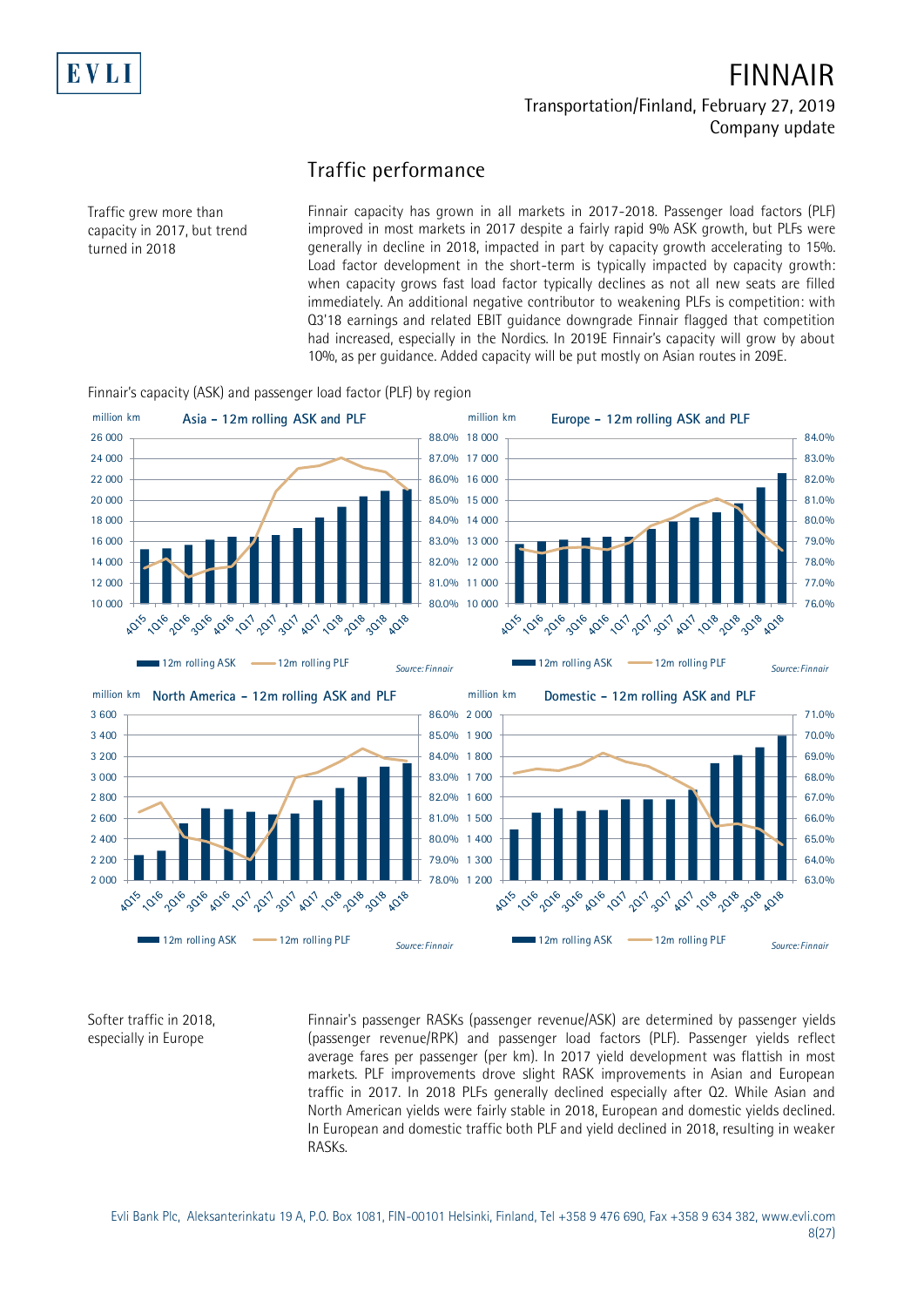

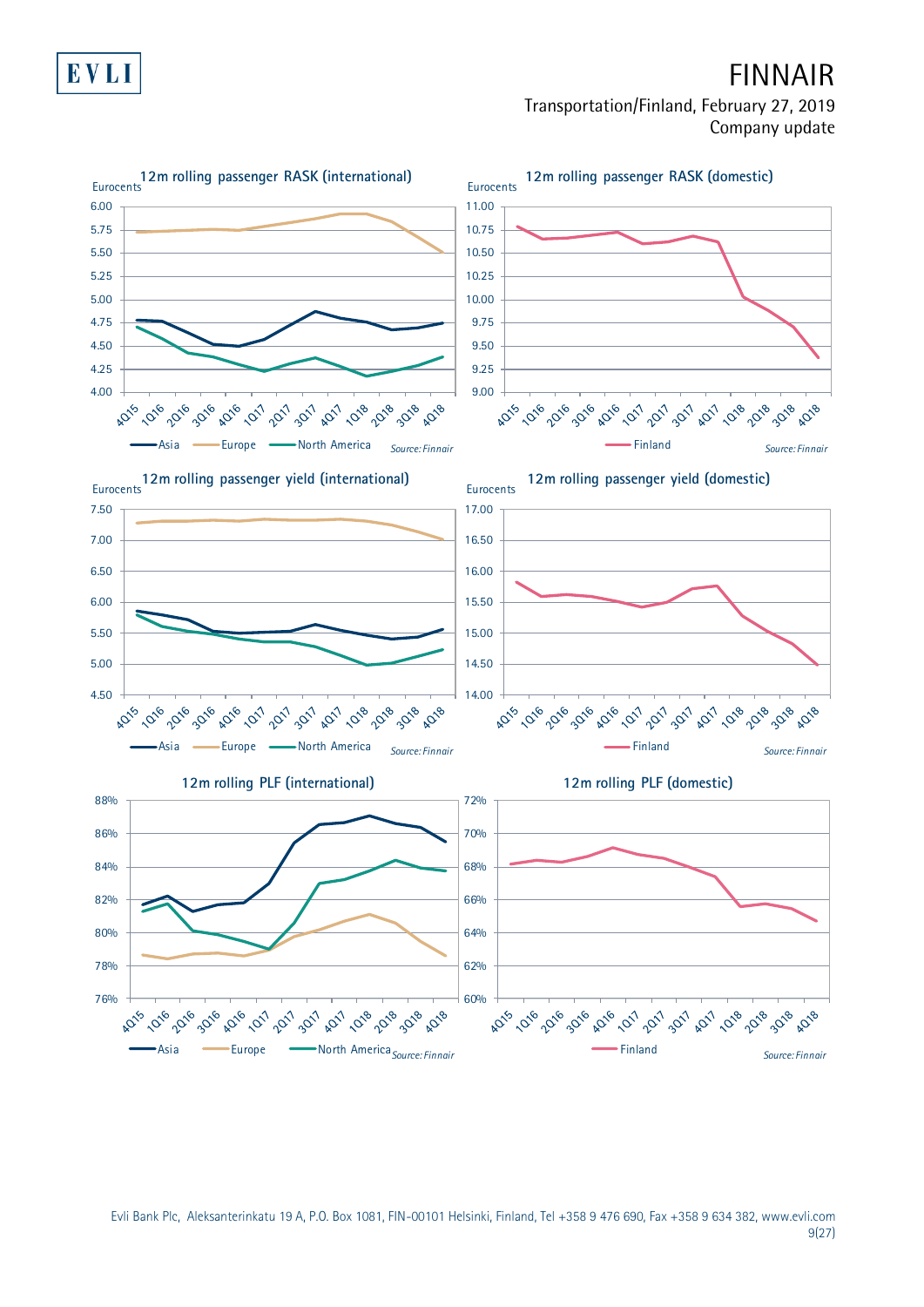

margins

## **FINNAIR Transportation/Finland, February 27, 2019 Company update**

#### **Ancillary income and cargo support earnings**

Worldwide, airlines are seeking new ancillary revenue sources to complement traditional baggage and seat fees with last minute upgrades, extra legroom seats, empty seat options, onboard Wi-Fi and other services offering new revenue streams. Increasing high-margin ancillary sales will be one main profit drivers in the industry. Finnair's ancillary sales per passenger improved in 2016-2017 from EUR 11 level to EUR 12 level, but in 2018 progress stalled with delays in bringing certain services live. Finnair is targeting EUR 15 level per passenger. Margins in many ancillary categories are high and boost overall EBIT-margin.

Cargo – new EUR 80m cargo terminal live from early 2018 onwards

Ancillary income supports

Cargo revenue is another important revenue source for Finnair. Finnair Cargo is specialized in air cargo traffic between Europe and Asia. Key products are pharma and perishables such as fish and seafood. Shift away from bulk to specialty cargo is a key margin driver. Growth in Cargo revenue is supported by increased capacity both on the air and on the ground: The new A350s will bring up to 50% more cargo capacity by year 2020, while Finnair's new EUR 80m COOL Nordic Cargo Terminal, which was brought live in early 2018, has been built to meet that load increase and is stated to be one of the world's most modern air cargo terminals with high automation and a leader in temperature-controlled logistics. The new terminal can be enlarged further if needed.

Revenue by source, cargo volumes per region and ancillary per passenger



Evli Bank Plc, Aleksanterinkatu 19 A, P.O. Box 1081, FIN-00101 Helsinki, Finland, Tel +358 9 476 690, Fax +358 9 634 382, [www.evli.com](http://www.evli.com/) 10(27)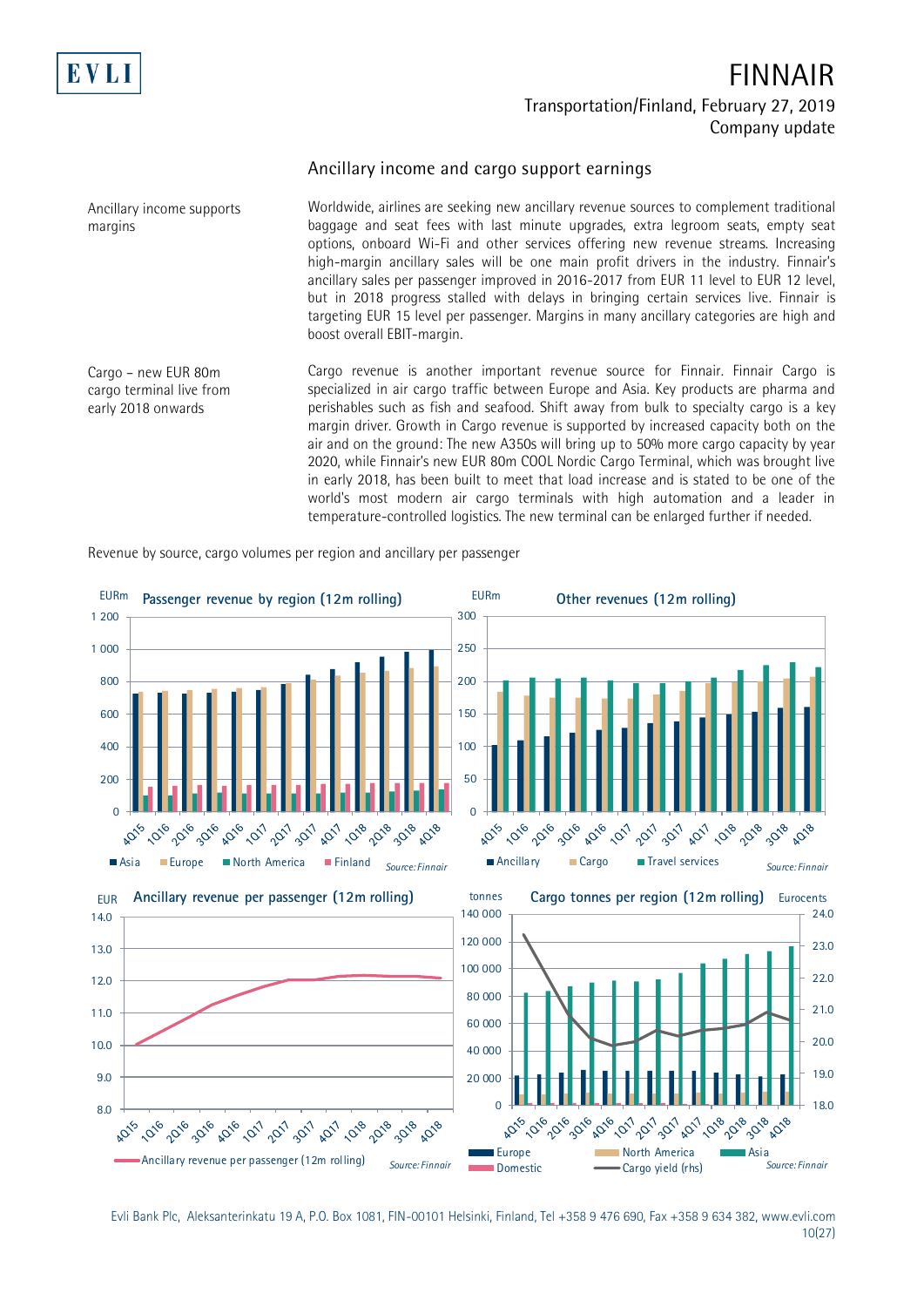### **Cost Structure – Fuel and personnel**

Finnair's cost structure in 2018 (before IFRS 16)



*Source: Finnair*

#### Cost move largely in line with ASK, except fuel CASK 0,01 EUR



Jet fuel is the single largest cost item to Finnair. In 2018 fuel costs, EUR 581m accounted for 21% of group's operating expenses. Fuel is also the most volatile item. According to company, 10% change in fuel price translates into EUR 25m in yearly EBIT, taking hedging into account. Jet fuel principally tracks crude prices. Forecasting of price development is challenging, as OPEC-led production changes and political events can change the landscape rapidly. The spot price of jet fuel has increased since 2016 and the upward curve continued until turning in late 2018. Finnair hedges its fuel purchases for the next 24 months on a rolling basis, and therefore changes in fuel price show up in cost figures with a delay. Weakening of USD is positive for Finnair as it reduces jet fuel prices in euro. Changes in fuel price should eventually be reflected in passenger RASK (traffic revenue per available seat kilometre), ie. fuel price changes should pass through to ticket fares – however competition pricing dynamics, potentially preventing this from happening at least in the short term.

#### Fuel remains as key cost item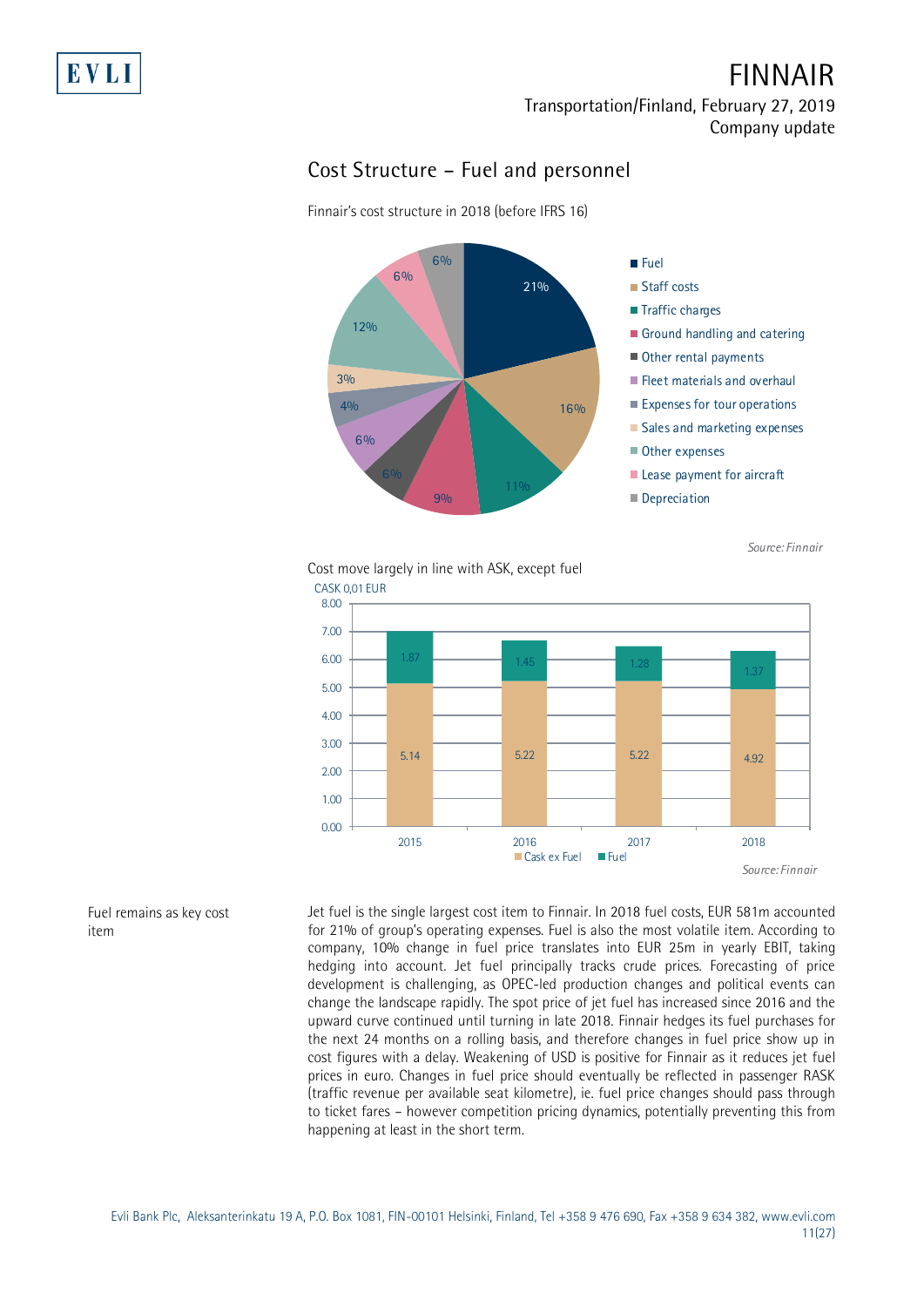

Fleet renewal improves fuel efficiency

Fleet renewal also impacts fuel costs. According to Finnair the A350 is up to 25% more fuel-efficient than the replaced A340. 2016 was the first full year when A350 impacted fuel efficiency measures. Effect of A350 on fuel consumption looks promising: in 2016- 2018 consumption per ASK decreased 2-3%. A 2.5%-point enhancement in fuel efficiency should correspond to ca. 25,000 tonnes of fuel, which should translate into EUR 13-15m cost savings.

Jet fuel spot prices increased since 2016, but turned in late 2018



Fuel price eased towards the end of 2018 improving the outlook for 2019E, but has been increasing again in Jan-Feb 2019

Finnair hedges jet fuel purchases on a 24 month rolling basis



Finnair hedges its fuel purchases for 24 months forward on a rolling basis, with the degree of hedging decreasing towards the end of the hedging period. The higher and lower limits of the degree of hedging are 90% and 60% for the following six months.

Finnair's fuel efficiency has improved with A350s

| <b>Fuel efficiency</b> | 2013  | 2014    | 2015    | 2016    | 2017    | 2018    |
|------------------------|-------|---------|---------|---------|---------|---------|
| Fuel g/RPK             | 32.8  | 32.6    | 32.6    | 32.3    | 30.0    | 29.7    |
| $chq-$ %               |       | $-0.6%$ | 0.0%    | $-0.9%$ | $-7.1%$ | $-1.0%$ |
| Fuel g/ASK             | 26.3  | 26.4    | 26.2    | 25.8    | 25.0    | 24.3    |
| $chq-$ %               |       | 0.4%    | $-0.8%$ | $-1.5%$ | $-3.1%$ | $-2.8%$ |
| Fuel g/RTK             | 273.5 | 270.7   | 271.2   | 265.3   | 247.6   | 251.3   |
| $chq-$ %               |       | $-1.0%$ | 0.2%    | $-2.2%$ | $-6.7%$ | 1.5%    |
| Fuel g/ATK             | 180.0 | 180.9   | 180.1   | 174.1   | 167.0   | 165.4   |
| $chq-9$                |       | 0.5%    | $-0.4%$ | $-3.3%$ | $-4.1%$ | $-1.0%$ |

*Note: RPK and ASK describe passenger traffic performance, while RTK and ATK describe performance according to payload capacity (passengers+cargo). Finnair monitors the fuel efficiency of its flights primarily by the payload indicator (RTK), which accounts for passenger load factor, volume of cargo transported and distance between the origin and destination.*

Fuel consumption per ASK has decreased by 2-3% in 2016-2018 with A350s

*Source: Finnair*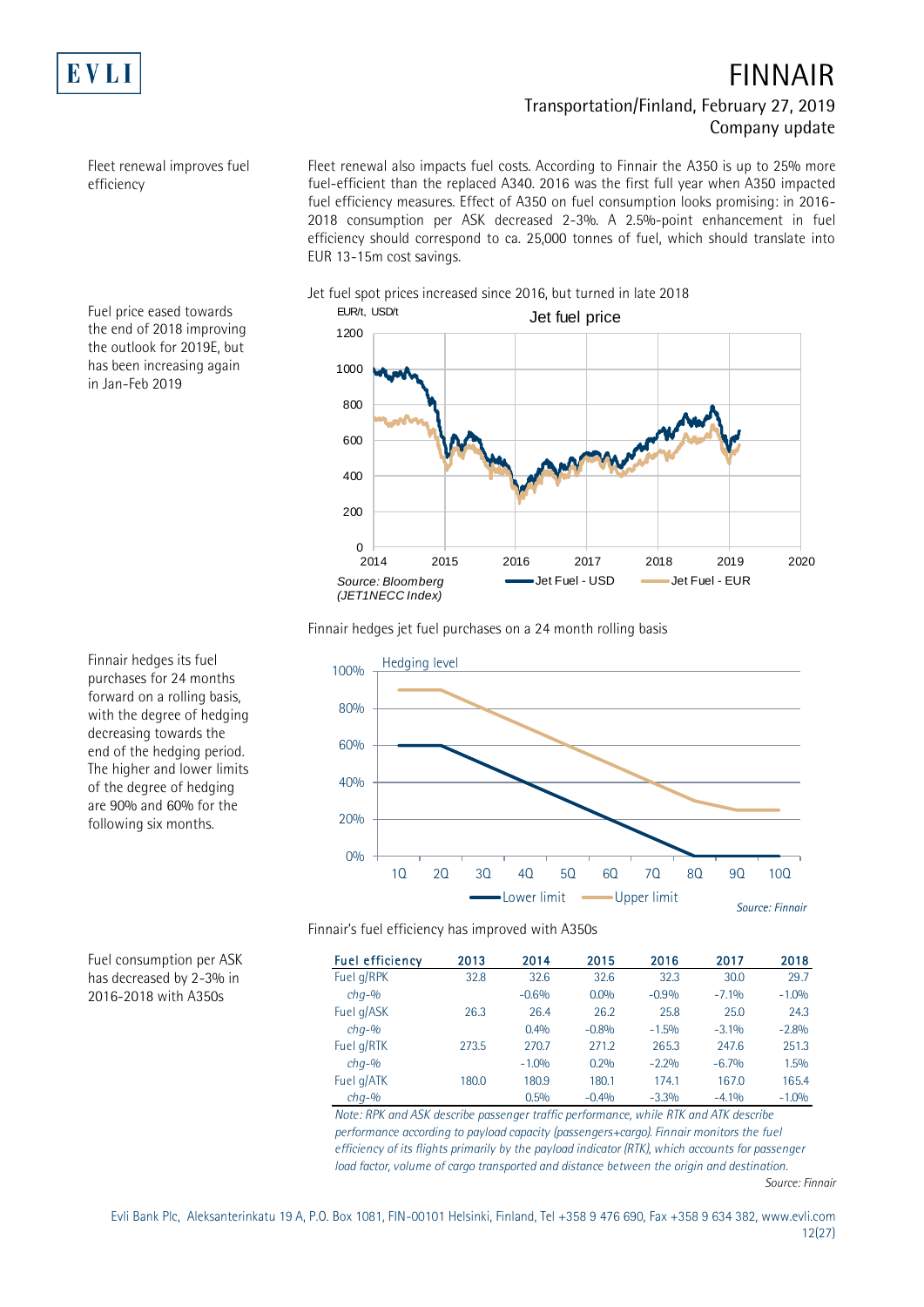

Personnel increasing with new capacity, but at lower wages

Staff costs are Finnair's second largest single expense, being 16% of total costs in 2018. Staff costs increased in 2017 as catering operations were transferred back to Finnair from LSG Sky Chefs; due to other recruitments; due to extensive training of flight crew; due to provisions made for incentive schemes and a EUR 6.7m, profit-based contribution to the personnel fund; and due to a EUR 13m extra reward to personnel. In 2018 staff costs increased by only 2.4%, as the comparison figure included a EUR 13m reservation for employee bonuses and also a EUR 11m reservation for pilots' share-linked incentive scheme, which was reversed in 2018. Comparable staff costs increased by 8% in 2018.

Most other cost grow in line with volume

Traffic charges account for roughly 11% of total costs. Development in traffic charges is driven by the passenger volume and regular index adjustments by the airport authorities. Moreover, the charges are denominated in USD and thus, as a cost item, exposed to a currency risk. Ground handling and catering operations, 9% of total costs, were both outsourced in 2016 but catering was insourced in spring of 2017. These costs are linked to volume. Majority of the technical services operations including engine services, maintenance, warehouse services have been outsourced. Also these costs develop in line with volume. Depreciations, aircraft lease payments and maintenance costs increase with fleet.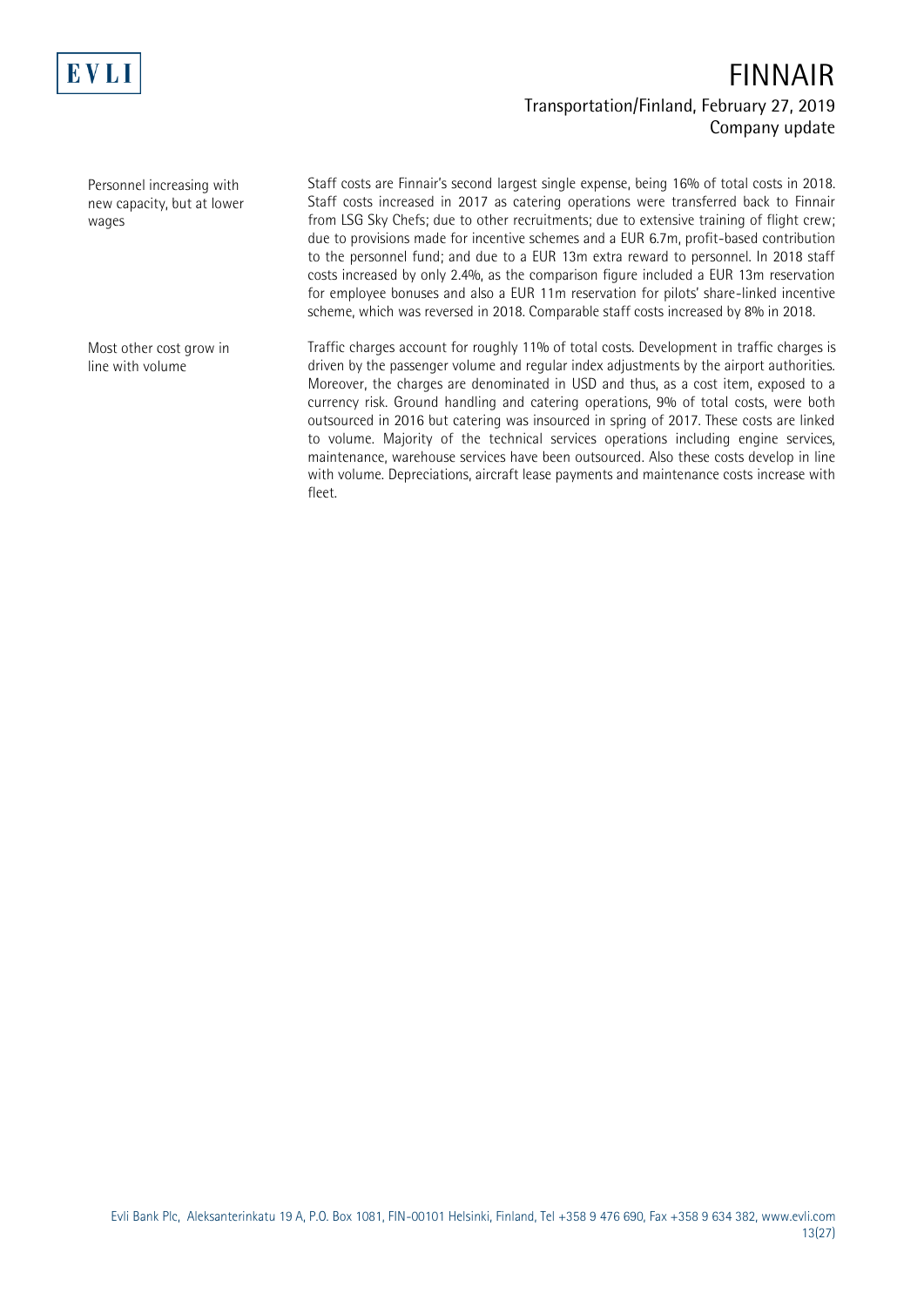

2015 – First A350s, fall in oil price, M&A speculation

## **FINNAIR Transportation/Finland, February 27, 2019 Company update**

## **Financial performance and outlook**

Finnair generated an operating loss in 2014, but going to 2015 outlook was improving. In autumn of 2015 Finnair received first three Airbus A350 aircraft, paving the way for the Asian strategy. Expectation was that the company would reach black figures for good, positive momentum being driven by drop in jet fuel price, introduction of new Asian routes and fleet renewal. Growing capacity should start to elevate revenues and new fleet generate cost savings. However, Paris terrorist attacks in November 2015 and continuous concerns over Russian development diluted prospects. Also M&A speculations increased: state control was on the table and merger rumours with BA flourished.

Oil price bottomed in Q1 2016. Finnish government announced that it will retain majority ownership in Finnair and muted M&A speculation. Q1 disappointed with growth pains and a cost saving plan of EUR 20m to be reached by summer 2017 was launched. In Q2-Q3 Finnair received 3 new A350s but the company was not able to fill all new seats and a negative earnings impact followed. There were delays in A350 delivery schedule and expensive wet leases increased costs by EUR 20m in 2016. Ticket prices turned out to be quite sensitive to changes in jet fuel price, and margins remained tight, especially in Europe. SMT was divested in November 2016. Finnair posted comparable EBIT of EUR 55m (24m) on sales of EUR 2,317m (2,254m) for 2016. Unit revenue (RASK) decreased by 3.5% year-on-year and amounted to 6.83 eurocents. ASK grew by 6.5% and RPK by 5.8%. Finnair added 4 A350s in 2016 of which one was sold and leased back. 2016 – More A350s, growth pains

2017 marked a record year for Finnair. In May 2017 Finnish government agreed with Russia over continuation of trans-Siberian overflight rights. New treaty allows Finnair to expand its Asian capacity by ca. 15% and open 10 new routes. Four new A350 planes were delivered in Q2-Q3 and with this all A340s had been replaced. While wide-body plane count did not grow in 2017, higher number of seats in A350s vs. the preplaced A340s and 6 new narrow-body planes increased ASK by 9.6% for the full 2017. Despite a fairly rapid capacity increase, Finnair's traffic increased more than capacity in 2017: passenger numbers grew by 11.3% while RPK grew by as much as 13.6%. Passenger load factors improved in all markets expect domestic traffic. Finnair upgraded its revenue guidance in Q2 and guided adj. EBIT to broadly double from EUR 55m in 2016. Guidance was upgraded again in September 2017 for adj. EBIT, which was now seen at EUR 135- 155m. A third guidance upgrade came in November: revenue was now seen growing faster than capacity and adj. EBIT exceeding EUR 155m. With strong traffic performance, continued decrease of fuel costs and finalization of the EUR 20m cost savings program initiated in 2016, Finnair ended the year with a record adj. EBIT of EUR 170m and met its 6% EBIT margin target. 2017 – a record year for Finnair

The start of 2018 was promising: the load factor improvement seen in 2017 continued in Q1 despite strong 19% capacity growth in Q1. In Q2 capacity growth remained strong at 18%, but load factor now turned to -1.2pp decline. A disappointing guidance for adj. EBIT was provided with Q2 earnings: with a clear increase in jet fuel prices Finnair saw 2018E adj. EBIT remaining broadly at last year's level of EUR 170m. In Q3 traffic disappointed and fuel moved up further, reaching multi-year high at the end of Q3. With weaker traffic and increased fuel Finnair's 12m rolling adj. EBIT trend weakened for the first time in Q3'18 after 15 straight quarters of improvement. Guidance was also downgraded with Q3 earnings: adj. EBIT was now expected to somewhat weaken vs. be flat previously, reflecting increased competition especially in the Nordics (ie. European traffic) and higher fuel. In Q4 traffic again disappointed, as passenger load factor continued to weaken notably (-3.4pp) with increased competitive pressures. However, despite disappointing Q4 traffic revenue and earnings surprised on the positive side in Q4: fuel and yield were behind the earnings beat and Finnair ended the year broadly at adj. EBIT level of the previous year. Fuel costs were EUR 10m less than we expected in Q4, 2018 – strong performance softened towards H2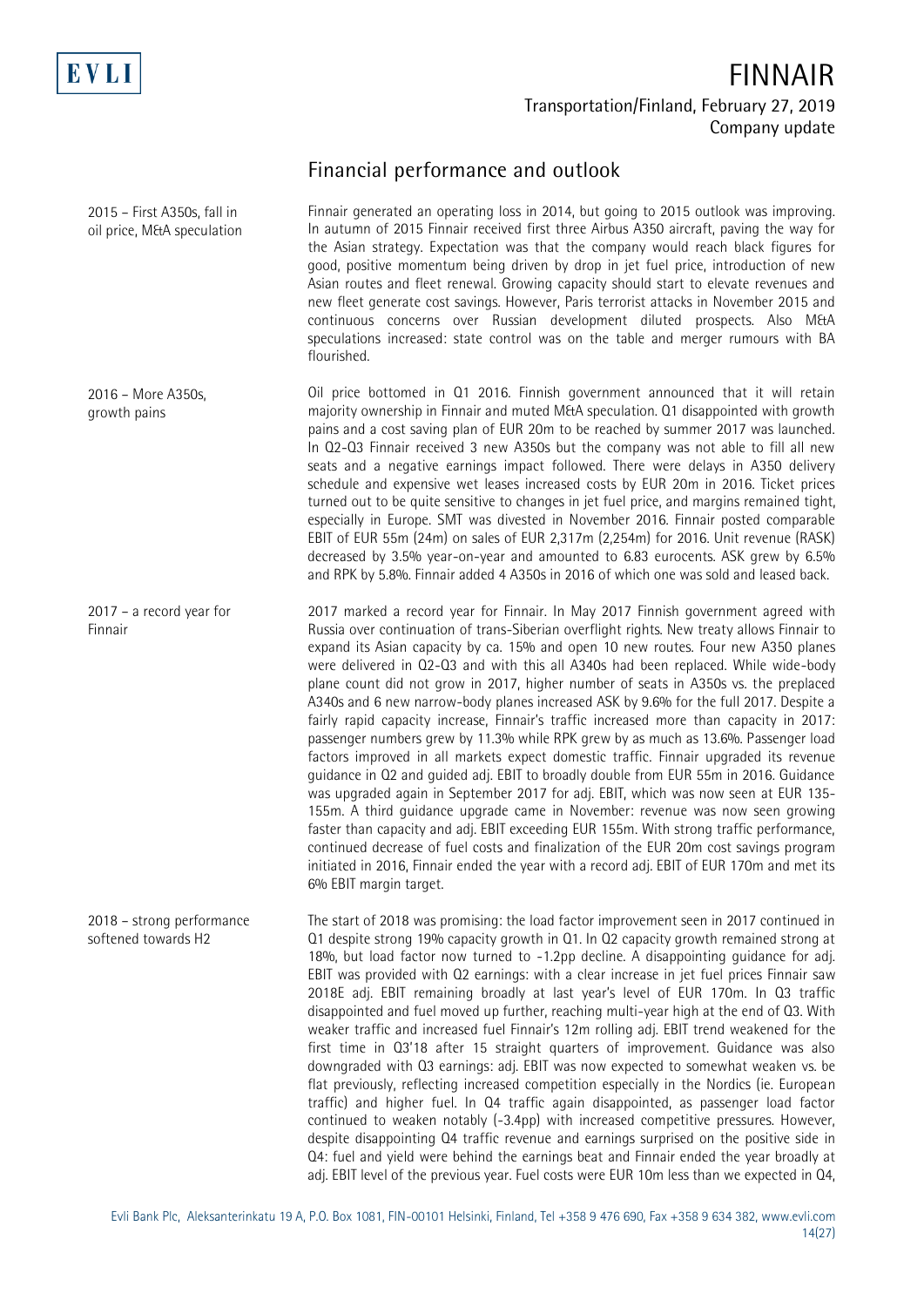

while on the revenue side yield surprisingly grew by 3.5% while we expected a decline to continue as increased competition had been flagged during H2. Yields improved in Asian and North American traffic (10-12%  $y/y$ ) in Q4 and Finnair attributed this to the introduction of a new revenue management tool (during 2018) and to better demand/supply balance in Asia than in EU and domestic traffic. Management noted that the new revenue management tool puts more emphasis on optimising profitability of the whole network rather than individual routes. This may have potentially had a negative impact on PLF, but positive impact on yield.

2019E started with soft traffic data in January as PLF continued to decline (-3.1pp). The guidance given with Q4 earnings in February indicates 10% ASK growth for 2019E and revenue growth slightly behind capacity growth. The 10% capacity growth is largely based on three A350s: Finnair will receive both of its 2019-delivered new A350s during H1 (Feb and Apr), on top of which the Dec 2018 -delivered A350 will contribute to ASK growth. New capacity will be mostly put to Asian routes. Increased long-haul capacity should improve capacity balance in 2019E: additions in 2018 were mostly short-haul and in 2019E new long-haul additions will support the intra- European feeder traffic better. However, at the same time competition is expected to increase further with capacity increases in the industry, especially on routes between Europe and Asia and in intra-European traffic, even though Norwegian's planned capacity cuts may impact Finnair positively on some routes. Demand is also seen to be at risk of softening with slowdown in economic growth. Increasing competition and potentially softer demand keep visibility short. Fuel price eased towards the end of 2018 improving the outlook for 2019E, but has been increasing again Jan-Feb 2019.

In 2020-2022E Finnair is scheduled to receive the remaining A350s: two planes in 2020E and 2021E and one plane in 2022E. This allows Finnair to move ahead with its Asian strategy. In addition to unpredictable fuel, competition remains a key issue: Potential entry of low cost (Asian) carriers to the EU-Asia traffic will remain a threat. Tight competition also supports the case for consolidation in Europe, although for Finnair national interest can be a restrictive factor.

2019E – ASK to grow by 10% driven largely by new A350s

2020-2022E – the remaining A350s to be delivered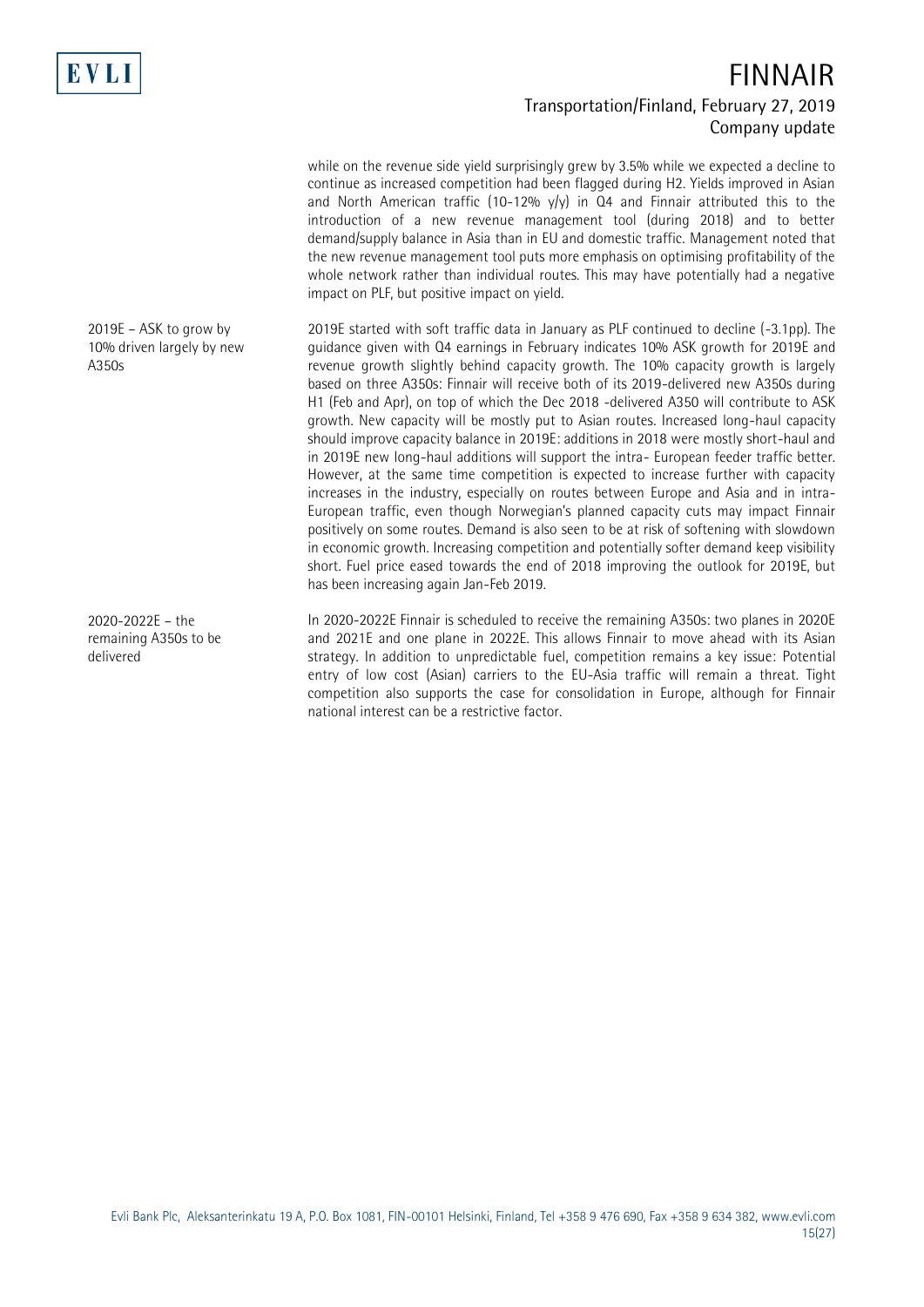#### **Operating model**

|                                      | Our estimates do not yet reflect IFRS 16. Finnair will provide restated comparison figures |              |               |                     |              |               |                |                 |                       |                    |                     |                      |              |
|--------------------------------------|--------------------------------------------------------------------------------------------|--------------|---------------|---------------------|--------------|---------------|----------------|-----------------|-----------------------|--------------------|---------------------|----------------------|--------------|
|                                      | in March 2019. We have increased our FY2019E adj. EBIT estimate by 5% from our latest      |              |               |                     |              |               |                |                 |                       |                    |                     |                      |              |
|                                      | report.                                                                                    |              |               |                     |              |               |                |                 |                       |                    |                     |                      |              |
|                                      |                                                                                            |              |               |                     |              |               |                |                 |                       |                    |                     |                      |              |
| <b>FINNAIR</b>                       | 2015                                                                                       | 2016         | 2017          | 2018                | 2018         | 2018          | 2018           | 2018            | 2019E                 | 2019E              | 2019E               | 2019E                | 2019E        |
| <b>EURm</b>                          | FY                                                                                         | FY           | <b>FY</b>     | Q1                  | Q2           | Q3            | Q <sub>4</sub> | FY              | Q1                    | Q <sub>2</sub>     | Q3                  | Q <sub>4</sub>       | FY           |
| Passenger transportation             |                                                                                            |              |               |                     |              |               |                |                 |                       |                    |                     |                      |              |
| Passenger revenue                    | 1766                                                                                       | 1816         | 2021          | 485                 | 577          | 652           | 531            | 2244            | 524                   | 628                | 719                 | 573                  | 2443         |
| y/y change                           | 7.7%                                                                                       | 2.8%         | 11.3 %        | 14.6 %              | 13.4 %       | 9.1%          | 8.0%           | 11.1%           | 8.1%                  | 8.7 %              | 10.3 %              | 7.9%                 | 8.9%         |
| Passengers (thousands)               | 10294                                                                                      | 10866        | 11905         | 3018                | 3456         | 3653          | 3155           | 13281           | 3282                  | 3797               | 3991                | 3451                 | 14521        |
| y/y change<br>ASK (mkm)              | 7%<br>31836                                                                                | 6%<br>33 914 | 10%<br>36 922 | 16%<br>9 6 6 6      | 13%<br>10718 | 12%<br>11 528 | 7%<br>10 473   | 12%<br>42 3 8 6 | 9%<br>10 707          | 10%<br>11989       | 9%<br>12597         | 9%<br>11 457         | 9%<br>46 749 |
| y/y change                           | 3%                                                                                         | 7%           | 9%            | 19%                 | 18%          | 14%           | 9%             | 15%             | 11%                   | 12%                | 9%                  | 9%                   | <b>10%</b>   |
| RPK (mkm)                            | 25 5 92                                                                                    | 27 065       | 30 749        | 8016                | 8847         | 9 7 4 3       | 8 0 5 5        | 34 660          | 8 5 7 9               | 9733               | 10 642              | 8884                 | 37 838       |
| v/v change                           | 3%                                                                                         | 6%           | 14%           | 21%                 |              | 11%           |                | 13%             | 7%                    | 10%                | 9%                  | 10%                  | 9%           |
| Load factor (RPK/ASK), PLF           | 80.4 %                                                                                     | 79.8 %       | 83.3 %        | 82.9%               | 16%<br>82.5% | 84.5%         | 4%<br>76.9%    | 81.8%           | 80.1%                 | 81.2%              | 84.5%               | 77.5%                | 80.9 %       |
| y/y change                           | $0.2%-p$                                                                                   | $-0.6%-p$    | $3.5%-p$      | $1.5% - p$          | $-1.2% - p$  | $-2.7%-p$     | $-3.4%-p$      | $-1.5%-p$       | $-2.8%-p$             | $-1.4%-p$          | $0.0%-p$            | $0.6%-p$             | $-0.8% - p$  |
| RASK (total revenue / ASK), cents    | 7.08                                                                                       | 6.83         | 6.96          | 6.57                | 6.67         | 6.95          | 6.52           | 6.69            | 6.34                  | 6.46               | 6.98                | 6.44                 | 6.57         |
| y/y change                           | 13.7%                                                                                      | $-3.5%$      | 1.8%          | $-3.6%$             | $-4.2%$      | $-4.6\%$      | $-2.9%$        | $-3.9%$         | $-3.5%$               | $-3.1%$            | 0.5%                | $-1.2%$              | $-1.8%$      |
| Yield (Traffic revenue / RPK), cents | 6.90                                                                                       | 6.71         | 6.57          | 6.05                | 6.52         | 6.69          | 6.59           | 6.48            | 6.11                  | 6.45               | 6.76                | 6.45                 | 6.46         |
| y/y change                           | 4%                                                                                         | $-3%$        | $-2%$         | $-5%$               | $-2%$        | $-2%$         | 3%             | $-1%$           | 1%                    | $-1%$              | 1%                  | $-2%$                | <b>0%</b>    |
| CASK (cents)                         | 7.01                                                                                       | 6.67         | 6.49          | 6.53                | 6.22         | 6.01          | 6.43           | 6.29            | 6.46                  | 6.09               | 5.97                | 6.44                 | 6.23         |
| v/v change                           | 10%                                                                                        | $-5%$        | $-3%$         | $-6%$               | $-5%$        | $-2%$         | $-1%$          | $-3%$           | $-1%$                 | $-2%$              | $-196$              | 0%                   | $-1%$        |
| CASK ex-fuel (cents)                 | 5.14                                                                                       | 5.22         | 5.22          | 5.21                | 4.87         | 4.60          | 5.05           | 4.92            | 5.02                  | 4.66               | 4.51                | 5.00                 | 4.79         |
| y/y change                           | 19%                                                                                        | 2%           | 0%            | $-6%$               | $-8%$        | $-6%$         | $-3%$          | $-6%$           | $-4%$                 | $-4%$              | $-2%$               | -1%                  | $-3%$        |
|                                      |                                                                                            |              |               |                     |              |               |                |                 |                       |                    |                     |                      |              |
| Ancillary and retail<br>Revenue      | 103                                                                                        | 126          | 145           | 39                  | 41           | 42            | 39             | 161             | 43                    | 46                 | 48                  | 45                   | 183          |
| Revenue growth                       | 30.5 %                                                                                     | 21.6%        | 15.3 %        | 15.7%               | 11.9%        | 12.3 %        | 5.1%           | 11.1%           | 10.9%                 | 13.7%              | 14.7%               | 14.9%                | 13.6 %       |
|                                      |                                                                                            |              |               |                     |              |               |                |                 |                       |                    |                     |                      |              |
| Cargo                                | 184                                                                                        | 174          | 197           | 41                  | 52           |               |                | 207             | 43                    | 55                 | 59                  |                      | 221          |
| Revenue<br>Revenue growth            | -20.6 %                                                                                    | $-5.4%$      | 13.5 %        | 3.3 %               | 4.5 %        | 55<br>6.4 %   | 60<br>4.9%     | 4.9%            | 7.0%                  | 7.0%               | 7.0%                | 64<br>7.0%           | 7.0 %        |
| <b>Travel services</b>               |                                                                                            |              |               |                     |              |               |                |                 |                       |                    |                     |                      |              |
| Revenue                              | 207                                                                                        | 201          | 206           | 71                  | 46           | 53            | 53             | 223             | 68                    | 46                 | 54                  | 56                   | 224          |
| Revenue growth                       | $-3.2%$                                                                                    | $-2.7%$      | 2.1 %         | 21.1%               | 18.4 %       | 7.8%          | $-10.7%$       | 8.2 %           | $-4.0%$               | 1.0%               | 2.0%                | 5.6 %                | 0.7%         |
|                                      |                                                                                            |              |               |                     |              |               |                |                 |                       |                    |                     |                      |              |
| Passenger revenue                    |                                                                                            |              |               |                     |              |               |                |                 |                       |                    |                     |                      |              |
| Asia                                 | 730                                                                                        | 740          | 882           | 217                 | 243          | 311           | 228            | 999             | 248                   | 286                | 361                 | 262                  | 1157         |
| Europe                               | 738                                                                                        | 761          | 839           | 182                 | 245          | 259           | 212            | 898             | 193                   | 261                | 274                 | 227                  | 956          |
| North Atlantic<br>Domestic           | 106<br>156                                                                                 | 116<br>165   | 119<br>174    | 25<br>55            | 36<br>41     | 46<br>33      | 31<br>49       | 138<br>178      | 29<br>54              | 39<br>42           | 50<br>34            | 32<br>51             | 149<br>181   |
|                                      |                                                                                            |              |               |                     |              |               |                |                 |                       |                    |                     |                      |              |
| Total revenue                        | 2255                                                                                       | 2317         | 2569          | 635                 | 715          | 801           | 683            | 2835            | 679                   | 775                | 879                 | 738                  | 3071         |
| YoY change                           | -1%                                                                                        | 3%           | 11%           | 15%                 | 13%          | 9%            | 6%             | 10%             | 7%                    | 8%                 | 10%                 | 8%                   | 8%           |
| Other income                         | 85                                                                                         | 76           | 77            | 20                  | 18           | 18            | 19             | 74              | 18                    | 18                 | 18                  | 18                   | 72           |
| Staff costs                          | -353                                                                                       | -363         | -423          | $-106$              | $-116$       | -109          | $-102$         | -433            | $-109$                | $-121$             | $-115$              | $-118$               | -463         |
| y/y change                           | 2%                                                                                         | 3%           | 17%           | 17%                 | 8%           | $-3%$         | $-9%$          | 2%              | 2%                    | 5%                 | 5%                  | 16%                  | 7%           |
| % of revenue                         | 16%                                                                                        | 16%          | 16%           | 17%                 | 16%          | 14%           | 15%            | 15%             | 16%                   | 16%                | 13%                 | 16%                  | 15%          |
| Fuel                                 | -596                                                                                       | $-492$       | -472          | $-127$              | $-145$       | $-163$        | $-145$         | -581            | $-154$                | $-171$             | $-184$              | $-165$               | $-674$       |
| y/y change                           | $-10%$                                                                                     | $-17%$       | $-4%$         | 14%                 | 27%          | 31%           | 19%            | 23%             | 21%                   | 18%                | 13%                 | 13%                  | 16%          |
| % of revenue                         | 26%                                                                                        | 21%          | 18%           | 20%                 | 20%          | 20%           | 21%            | 20%             | 23%                   | 22%                | 21%                 | 22%                  | 22%          |
| Other OPEX                           | $-1160$                                                                                    | $-1268$      | $-1314$       | $-343$              | $-349$       | -363          | $-364$         | -1419           | $-364$                | $-372$             | -388                | $-388$               | $-1512$      |
| y/y change                           | 3%                                                                                         | 9%           | 4%            | 6%                  | 6%           | 11%           | 8%             | 8%              | 6%                    | 7%                 | 7%                  | 7%                   | 7%           |
| % of revenue                         | 51%                                                                                        | 55%          | 51%           | 54%                 | 49%          | 45%           | 53%            | 50%             | 54%                   | 48%                | 44%                 | 53%                  | 49%          |
| <b>Comparable EBIT</b>               | 24                                                                                         | 55           | 171           | 4                   | 48           | 108           | 9              | 169             | $-13$                 | 44                 | 127                 | $\mathbf 0$          | 159          |
| Comp. EBIT-%                         | 1.0%                                                                                       | 2.4%         | 6.6%          | 0.6%                | 6.7%         | 13.5%         | 1.3%           | 6.0%            | $-1.9%$               | 5.7%               | 14.5 %              | 0.0 %                | 5.2 %        |
|                                      |                                                                                            |              |               |                     |              |               |                |                 |                       |                    |                     |                      |              |
| IAC & fair value changes<br>EBIT     | 98<br>122                                                                                  | 61<br>116    | 54<br>225     | $\overline{2}$<br>6 | -8<br>40     | $-3$<br>106   | 47<br>56       | 38<br>208       | $\mathbf{0}$<br>$-13$ | $\mathbf{0}$<br>44 | $\mathbf{0}$<br>127 | $\Omega$<br>$\Omega$ | 159          |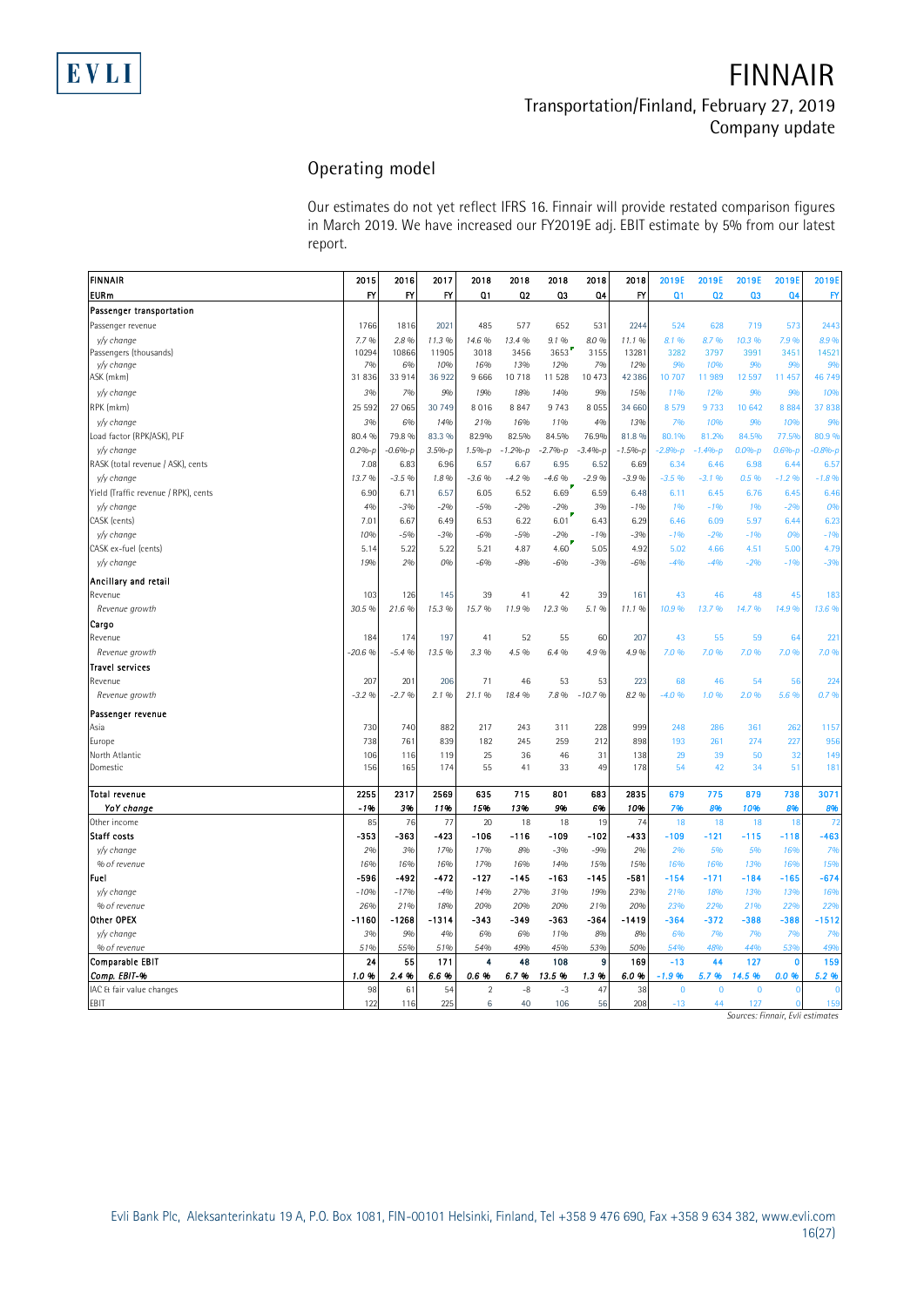

We approach Finnair's valuation primarily through valuation multiples

Valuation declined to more moderate levels in 2018

We consider the shares to be quite fairly valued – "Hold".

**FINNAIR Transportation/Finland, February 27, 2019 Company update**

### **Valuation – "Hold" with target price of EUR 8.0 (7.3)**

We consider the visibility into Finnair's earnings development to be relatively short with intense competition and volatile fuel. We approach Finnair's valuation primarily through valuation multiples and compare them to Finnair's own historical multiples and to peer multiples. It is noteworthy that with IFRS 16 EV-based multiples (EV/EBITDA, EV/EBIT) change for both Finnair and its peers, which at present makes comparisons more challenging depending on the pace with which estimates reflect IFRS 16. Estimates for net debt may also differ for other reasons (treatment of hybrids, for example). However, market cap-based multiples P/E and P/B should be less affected and better comparable.

Finnair's valuation increased substantially during the record year 2017, but after reaching peak in 2018 valuation has now declined to more moderate levels. On our estimates Finnair's current P/E multiples are 10.8x for 2019E and 9.7x for 2020E. During the last 3 years, Finnair's 12m fwd P/E (on Factset consensus) has averaged 10.1x, ie. at present Finnair trades at 7% premium vs. own historical level with 2019E P/E. Finnair's 2019E P/E multiple, based on our estimates, is currently at some  $\sim$ 55% premium to the primary peer group, but this has been the case before as the P/E premium has averaged 62% during the past 3 years. On our estimates Finnair's P/B multiples are 1.0x and 0.9x in FY19-20E, respectively, or 1.2-1.1x when the EUR 200m hybrid removed from equity. At the same time, our estimates suggest Finnair generates ROCE of 8.8% in FY19-20E, in line with our WACC of 8.9%. Finnair's P/B multiples, based on our estimates, are currently at ~20-30% discount to primary peers in FY19-20E, but that also is broadly in line with the average discount of 24% during the last 3 years.

Overall, Finnair's current valuation appears largely fair to us - we retain "Hold" rating with TP of EUR 8.0 (7.3). Our TP values the shares close to par with Finnair's 3yr historical NTM P/E (10.1x) on our FY19E estimates.



#### **P/E and P/B multiples vs. peers and own historical levels**

Evli Bank Plc, Aleksanterinkatu 19 A, P.O. Box 1081, FIN-00101 Helsinki, Finland, Tel +358 9 476 690, Fax +358 9 634 382, [www.evli.com](http://www.evli.com/) 17(27)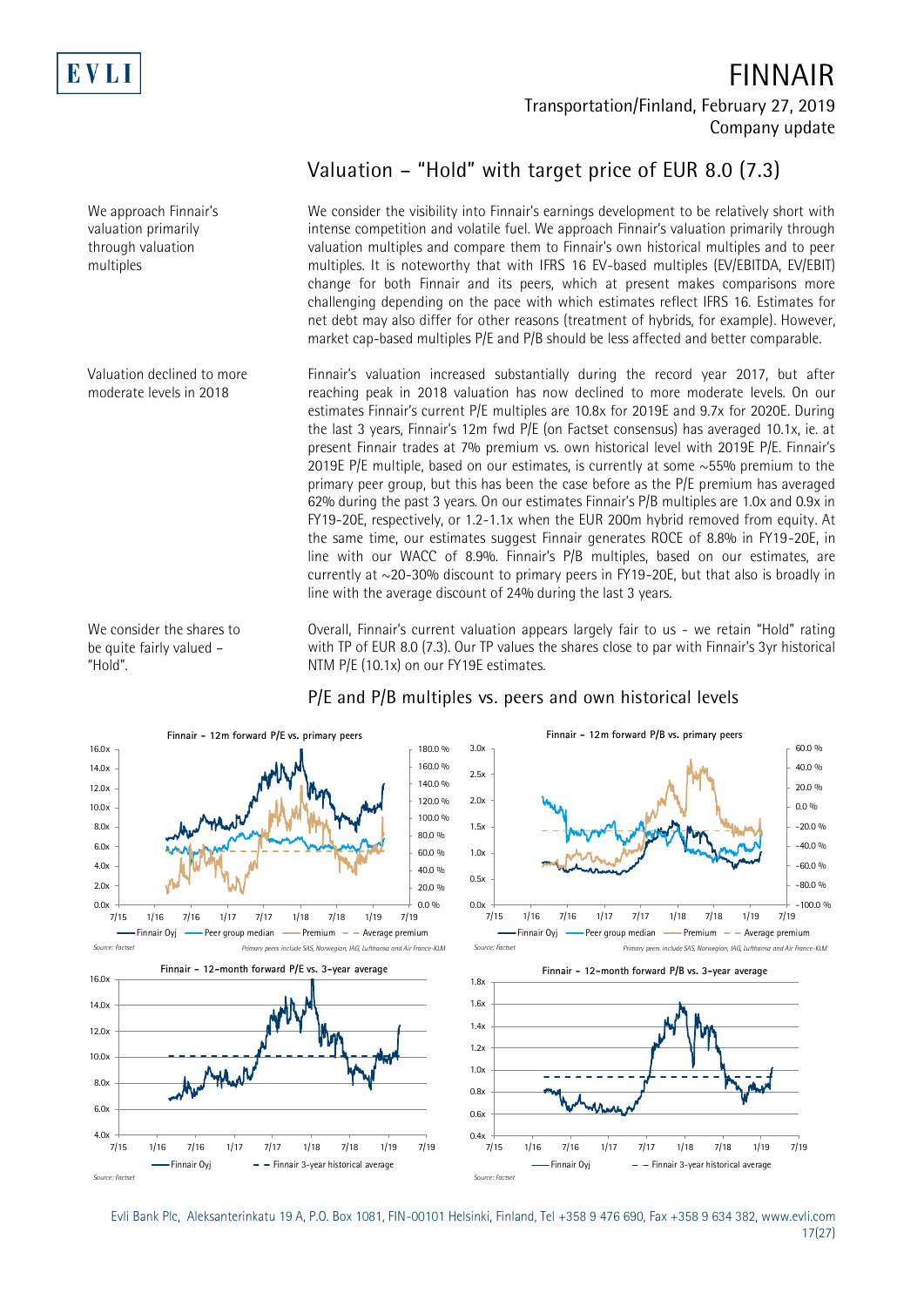#### **Peer group**

Our model treats Finnair's EUR 200m hybrid bond as 100% equity. Our estimates exclude IAC and fair value changes, but include hybrid interest. If the EUR 200m hybrid bond is removed from equity, Finnair's P/B is 1.2-1.1x in FY19-20E. At the same time, our estimates suggest Finnair generates ROCE of 8.8% in FY19-20E, in line with our WACC of 8.9%.

It is noteworthy that with IFRS 16 EV-based multiples (EV/EBITDA, EV/EBIT) change for both Finnair and its peers, which at present makes comparisons more challenging depending on the pace with which estimates reflect IFRS 16. Estimates for net debt may also differ for other reasons. This warrants caution when looking at relative valuation with EV-based measures. On EV/EBITDA and EV/EBIT, Finnair trades below peers on our estimates, but closer to peers on consensus estimates - the difference seems to be driven mostly by different estimates for net debt. However, earnings- and market cap-based

|                                                        |                          | multiples P/E and P/B should be less affected. Our estimates do not yet reflect IFRS 16. |                               |              |               |                |                |                |                |                |                |                |                |
|--------------------------------------------------------|--------------------------|------------------------------------------------------------------------------------------|-------------------------------|--------------|---------------|----------------|----------------|----------------|----------------|----------------|----------------|----------------|----------------|
|                                                        |                          |                                                                                          |                               |              |               |                |                |                |                |                |                |                |                |
|                                                        |                          |                                                                                          |                               |              |               |                |                |                |                |                |                |                |                |
|                                                        |                          |                                                                                          |                               |              |               |                |                |                |                |                |                |                |                |
|                                                        | <b>MCAP</b>              |                                                                                          | EV/EBITDA EV/EBITDA EV/EBITDA |              | EV/EBIT       | EV/EBIT        | EV/EBIT        | P/E            | P/E            | P/E            | P/B            | P/B            | P/B            |
| FINNAIR PEER GROUP                                     | local FX                 | 19                                                                                       | 20                            | 21           | 19            | 20             | 21             | 19             | 20             | 21             | 19             | 20             | 21             |
| Primary European peers                                 |                          |                                                                                          |                               |              |               |                |                |                |                |                |                |                |                |
| SAS AB                                                 | 9037                     | 4.8x                                                                                     | 4.3x                          | 4.1x         | 9.5x          | 8.7x           | 7.2x           | 9.4x           | 6.8x           | 5.8x           | 1.2x           | 1.0x           | 0.8x           |
| International Consolidated Airlines Group              | 12237                    | 3.0x                                                                                     | 3.0x                          | 2.5x         | 4.3x          | 4.3x           | 3.7x           | 6.0x           | 5.5x           | 4.8x           | 1.4x           | 1.2x           | 1.1x           |
| Air France-KLM SA                                      | 5442                     | 2.7x                                                                                     | 2.4x                          | 2.2x         | 8.5x          | 7.1x           | 6.3x           | 8.0x           | 6.8x           | 6.2x           | 1.5x           | 1.3x           | 1.2x           |
| Deutsche Lufthansa AG                                  | 11172                    | 2.9x                                                                                     | 2.6x                          | 2.1x         | 5.1x          | 4.4x           | 3.6x           | 5.4x           | 5.0x           | 4.6x           | 0.9x           | 0.7x           | 0.6x           |
| Norwegian Air Shuttle ASA                              | 8111                     | 17.1x                                                                                    | 12.1x                         | 8.4x         | 138.5x        | 31.6x          | 17.6x          |                | 54.0x          | 5.4x           | 1.7x           | 1.7x           | 1.9x           |
| Other European peers                                   |                          |                                                                                          |                               |              |               |                |                |                |                |                |                |                |                |
| Aegean Airlines SA                                     | 563                      | 3.0x                                                                                     | 2.8x                          |              | 3.7x          | 3.3x           |                | 9.0x           | 8.0x           |                | 1.9x           | 1.7x           |                |
| easyJet plc                                            | 5333                     | 6.5x                                                                                     | 6.2x                          | 5.6x         | 9.3x          | 9.0x           | 8.0x           | 11.8x          | 11.0x          | 9.6x           | 1.5x           | 1.4x           | 1.3x           |
| Flybe Group PLC                                        | 3                        |                                                                                          |                               |              |               |                |                |                |                |                |                |                |                |
| Ryanair Holdings Plc                                   | 14043                    | 7.6x                                                                                     | 6.3x                          | 5.0x         | 11.7x         | 9.5x           | 7.4x           | 12.9x          | 10.4x          | 8.6x           | 2.4x           | 2.0x           |                |
| Wizz Air Holdings Plc                                  | 2307                     | 3.0x                                                                                     | 2.3x                          | 1.2x         | 4.3x          | 3.3x           | 2.9x           | 13.2x          | 10.7x          | 9.9x           | 2.1x           | 1.7x           | 1.8x           |
| North American peers                                   |                          |                                                                                          |                               |              |               |                |                |                |                |                |                |                |                |
| American Airlines Group, Inc.                          | 16278                    | 6.2x                                                                                     | 5.9x                          | 5.5x         | 8.9x          | 8.6x           | 8.2x           | 5.9x           | 5.7x           | 5.2x           | 7.7x           | 4.0x           | 2.1x           |
| Delta Air Lines, Inc.                                  | 34708                    | 4.7x                                                                                     | 4.4x                          | 4.2x         | 6.6x          | 6.3x           | 5.9x           | 7.8x           | 7.3x           | 6.7x           | 2.0x           | 1.6x           | 1.3x           |
| JetBlue Airways Corporation                            | 5266                     | 4.3x                                                                                     | 3.9x                          | 3.5x         | 6.7x          | 6.0x           | 5.2x           | 8.3x           | 7.2x           | 6.1x           | 0.9x           | 0.8x           | 0.7x           |
| Southwest Airlines Co.                                 | 29674                    | 5.8x                                                                                     | 5.4x                          | 5.1x         | 7.9x          | 7.4x           | 7.0x           | 10.5x          | 9.7x           | 8.8x           | 2.3x           | 2.0x           | 1.6x           |
| Spirit Airlines, Inc.                                  | 4169                     | 6.3x                                                                                     | 5.9x                          | 5.1x         | 8.3x          | 7.9x           | 6.9x           | 9.3x           | 8.7x           | 8.1x           | 1.8x           | 1.5x           | 1.3x           |
| United Continental Holdings, Inc.                      | 24394                    | 5.1x                                                                                     | 4.8x                          | 4.4x         | 7.8x          | 7.4x           | 6.7x           | 7.8x           | 7.3x           | 6.4x           | 1.9x           | 1.6x           | 1.3x           |
| WestJet                                                | 2393                     | 4.8x                                                                                     | 4.3x                          | 2.8x         | 11.9x         | 9.8x           | 6.1x           | 12.2x          | 9.7x           | 7.6x           | 1.0x           | 0.9x           | 0.8x           |
| Primary European peers median                          |                          | 3.0x                                                                                     | 3.0x                          | 2.5x         | 8.5x          | 7.1x           | 6.3x           | 7.0x           | 6.8x           | 5.4x           | 1.4x           | 1.2x           | 1.1x           |
| Finnair (Evli est)*                                    |                          | 2.2x                                                                                     | 2.2x                          | 2.1x         | 4.7x          | 4.5x           | 4.2x           | 10.8x          | 9.7x           | 7.9x           | 1.0x           | 0.9x           | 0.9x           |
| Finnair discount/premium to primary peer group median* |                          | $-26%$                                                                                   | $-26%$                        | $-18%$       | $-45%$        | $-37%$         | $-33%$         | 54%            | 42%            | 46%            | $-28%$         | $-21%$         | $-19%$         |
|                                                        |                          |                                                                                          |                               |              |               |                |                |                |                |                |                |                |                |
|                                                        |                          | Div yield                                                                                | Div yield                     | Div yield    | EBIT-%        | EBIT-%         | EBIT-%         | ROCE-%         | ROCE-%         | ROCE-%         | ROE-%          | <b>ROE-%</b>   | <b>ROE-%</b>   |
| FINNAIR PEER GROUP                                     | Ticker                   | 19                                                                                       | 20                            | 21           | 19            | 20             | 21             | 19             | 20             | 21             | 19             | 20             | 21             |
| Primary European peers                                 |                          |                                                                                          |                               |              |               |                |                |                |                |                |                |                |                |
| SAS AB                                                 | SAS-SE                   | 0.0%                                                                                     | $0.0\%$                       | 0.0%         | 3.7%          | 5.1%           | 5.3%           | 7.7%           | 9.8%           | 9.7%           | 12.3%          | 14.2%          | 14.6%          |
| International Consolidated Airlines Group              | IAG-GB                   | 4.5%                                                                                     | 4.8%                          | 5.1%         | 12.3%         | 12.3%          | 13.0%          | 16.0%          | 15.6%<br>7.7%  | 15.2%          | 22.9%          | 21.2%          | 21.8%          |
| Air France-KLM SA                                      | AF-FR                    | 0.3%                                                                                     | 0.7%                          | 0.6%         | 4.9%          | 5.3%           | 5.5%           | 7.2%           |                | 8.6%           | 19.3%          | 18.6%          | 19.9%          |
| Deutsche Lufthansa AG                                  | LHA-DE                   | 3.9%                                                                                     | 4.2%                          | 4.1%         | 7.6%          | 7.9%           | 8.0%           | 11.1%          | 11.3%          | 10.7%          | 15.8%          | 14.9%          | 13.4%          |
| Norwegian Air Shuttle ASA                              | NAS-NO                   | 0.0%                                                                                     | 0.1%                          | 0.5%         | 1.0%          | 4.3%           | 7.5%           | 0.8%           | 3.6%           | 6.7%           | $-26.3%$       | 3.1%           | 34.8%          |
| Other European peers                                   |                          |                                                                                          |                               |              |               |                |                |                |                |                |                |                |                |
| Aegean Airlines SA<br>easyJet plc                      | AEGN-GR<br>EZJ-GB        | 6.0%<br>4.3%                                                                             | 6.5%<br>4.6%                  | 5.1%         | 7.2%<br>8.9%  | 7.9%<br>8.9%   | 9.5%           | 23.9%<br>10.5% | 22.8%<br>10.3% | 10.8%          | 21.1%<br>13.0% | 21.2%<br>12.9% | 13.4%          |
|                                                        | FLYB-GB                  |                                                                                          |                               |              |               |                |                |                |                |                |                |                |                |
| Flybe Group PLC<br>Ryanair Holdings Plc                | RY4C-IE                  | 0.2%                                                                                     | 0.2%                          | 0.0%         | 14.8%         | 16.4%          | 18.0%          | 13.0%          | 14.5%          | 15.0%          | 18.6%          | 19.3%          |                |
|                                                        | WIZZ-GB                  |                                                                                          |                               |              |               |                |                |                |                |                | 16.1%          |                |                |
| Wizz Air Holdings Plc                                  |                          | $0.0\%$                                                                                  | $0.0\%$                       |              | 14.4%         | 15.2%          | 13.4%          | 18.3%          | 20.4%          |                |                | 16.0%          | 17.7%          |
| North American peers                                   | AAL-US                   | 1.1%                                                                                     | 1.1%                          | 1.1%         | 9.5%          | 9.0%           | 8.6%           | 10.3%          | 9.9%           | 10.2%          | 130.3%         | 70.2%          | 41.0%          |
| American Airlines Group, Inc.                          |                          |                                                                                          |                               |              |               |                |                |                |                |                |                |                |                |
| Delta Air Lines, Inc.                                  | DAL-US<br><b>JBLU-US</b> | 2.8%                                                                                     | $3.1\%$                       | 3.4%         | 13.4%         | 12.9%          | 12.9%          | 14.3%          | 13.7%          | 14.1%          | 25.6%          | 22.0%          | 19.4%          |
| JetBlue Airways Corporation                            | LUV-US                   | 0.0%                                                                                     | 5.8%                          | $0.0\%$      | 11.4%         | 11.8%          | 12.7%          | 10.9%          | 11.1%          | 12.1%          | 11.0%          | 11.0%          | 11.1%          |
| Southwest Airlines Co.                                 |                          | 1.3%                                                                                     | 1.5%                          | 2.0%         | 15.6%         | 15.1%          | 14.7%          | 19.1%          | 18.6%          | 20.2%          | 21.6%          | 20.2%          | 18.2%          |
| Spirit Airlines, Inc.                                  | SAVE-US<br>UAL-US        | $0.0\%$<br>$0.0\%$                                                                       | 1.6%<br>$0.0\%$               | 0.0%<br>0.0% | 16.3%         | 15.2%<br>10.0% | 14.7%<br>10.2% | 13.1%<br>12.5% | 12.0%<br>11.7% | 11.2%<br>12.2% | 19.2%<br>24.2% | 17.2%<br>21.2% | 15.7%          |
| United Continental Holdings, Inc.<br>WestJet           | WJA-CA                   | $2.7\%$                                                                                  | 2.7%                          | 2.7%         | 10.4%<br>6.0% | 6.9%           | 7.7%           | 6.6%           | 7.8%           |                | 8.0%           | 9.3%           | 20.4%<br>11.1% |
| Primary European peers median                          |                          | 0.3%                                                                                     | 0.7%                          | 0.6%         | 4.9%          | 5.3%           | 7.5%           | $7.7\%$        | 9.8 %          | $9.7\%$        | 15.8%          | 14.9%          | 19.9%          |
| Finnair (Evli est)*                                    | FIA1S-FI                 | 3.6%                                                                                     | 4.2%                          | 4.8%         | 5.2%          | 5.5%           | 5.8%           | 8.8 %          | 8.8 %          | 8.9 %          | 9.4%           | 9.9%           | 11.2%          |

*Source: Factset, Evli Research Note: Our model treats Finnair's EUR 200m hybrid bond as 100% equity. Our estimates exclude IAC and fair value changes, but include hybrid interest.*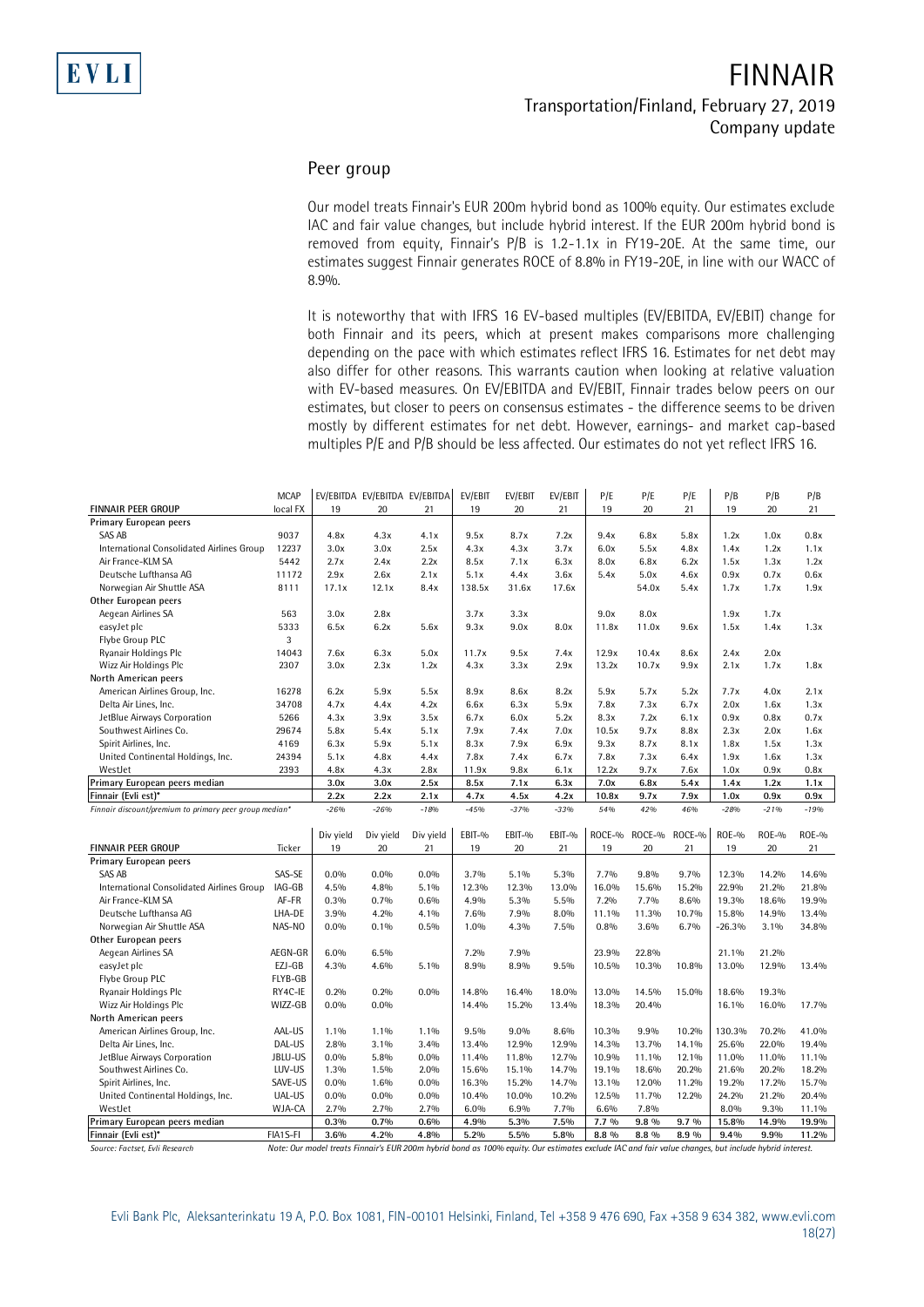| VALUATION RESULTS        | <b>BASE CASE DETAILS</b>   | VALUATION ASSUMPTIONS   | ASSUMPTIONS FOR WACC           |      |
|--------------------------|----------------------------|-------------------------|--------------------------------|------|
| Current share price      | 8.33 PV of Free Cash Flow  | 521 Long-term growth, % | 2.0 Risk-free interest rate, % | 2.25 |
| DCF share value          | 11.84 PV of Horizon value  | 598 WACC, %             | 8.9 Market risk premium, %     | 5.8  |
| Share price potential, % | 42.1 Unconsolidated equity | 0 Spread, %             | 0.5 Debt risk premium, %       | 2.8  |
| Maximum value            | 12.5 Marketable securities | 1,067 Minimum WACC, %   | 8.4 Equity beta coefficient    | 1.20 |
| Minimum value            | 11.2 Debt - dividend       | -669 Maximum WACC, %    | 9.4 Target debt ratio, %       | 20   |
| Horizon value, %         | 53.4 Value of stock        | 1,516 Nr of shares, Mn  | 128.1 Effective tax rate, %    | 25   |

| DCF valuation, EURm         | 2018    | 2019E          | 2020E          | 2021E   | 2022E    | 2023E    | 2024E        | 2025E    | 2026E          | 2027E    | 2028E    | Horizon |
|-----------------------------|---------|----------------|----------------|---------|----------|----------|--------------|----------|----------------|----------|----------|---------|
| Net sales                   | 2,835   | 3,071          | 3,211          | 3,339   | 3,456    | 3,525    | 3,596        | 3,668    | 3,741          | 3,816    | 3,892    | 3,970   |
| Sales growth, %             | 10.4    | 8.4            | 4.6            | 4.0     | 3.5      | 2.0      | 2.0          | 2.0      | 2.0            | 2.0      | 2.0      | 2.0     |
| Operating income (EBIT)     | 169     | 159            | 177            | 194     | 207      | 176      | 180          | 183      | 150            | 153      | 156      | 159     |
| EBIT margin, %              | 6.0     | 5.2            | 5.5            | 5.8     | 6.0      | 5.0      | 5.0          | 5.0      | 4.0            | 4.0      | 4.0      | 4.0     |
| + Depreciation+amort.       | 151     | 172            | 183            | 197     | 209      | 208      | 209          | 210      | 212            | 215      | 218      |         |
| - Income taxes              | $-34$   | $-32$          | $-35$          | $-39$   | $-41$    | $-35$    | $-36$        | $-37$    | $-30$          | $-31$    | $-31$    |         |
| - Change in NWC             | 50      | $\overline{2}$ |                |         |          | $\Omega$ | $\Omega$     | $\Omega$ | $\overline{0}$ | $\Omega$ | $\Omega$ |         |
| NWC / Sales, %              | $-26.3$ | $-24.3$        | $-23.3$        | $-22.4$ | $-21.6$  | $-21.2$  | $-20.8$      | $-20.4$  | $-20.0$        | $-19.7$  | $-19.3$  |         |
| + Change in other liabs     | $-91$   | 0              | $\overline{0}$ | 0       | $\Omega$ | $\Omega$ | $\mathbf{0}$ | 0        | $\overline{0}$ | $\Omega$ | 0        |         |
| - Capital Expenditure       | $-102$  | $-310$         | $-310$         | $-310$  | $-200$   | $-210$   | $-220$       | $-230$   | $-240$         | $-240$   | $-250$   | $-255$  |
| Investments / Sales, %      | 3.6     | 10.1           | 9.7            | 9.3     | 5.8      | 6.0      | 6.1          | 6.3      | 6.4            | 6.3      | 6.4      | 6.4     |
| - Other items               | 34      | $-13$          | $-13$          | 0       | $\Omega$ | $\Omega$ | 0            | $\Omega$ | $\Omega$       | $\Omega$ | 0        |         |
| $=$ Unlevered Free CF (FCF) | 177     | $-22$          | 3              | 43      | 176      | 140      | 133          | 127      | 92             | 98       | 93       | 1,380   |
| = Discounted FCF (DFCF)     |         | $-20$          | $\overline{2}$ | 34      | 127      | 93       | 81           | 71       | 47             | 46       | 40       | 598     |
|                             |         |                |                |         |          |          |              |          |                |          |          |         |
| $=$ DFCF min WACC           |         | $-21$          | $\overline{2}$ | 34      | 129      | 95       | 83           | 73       | 49             | 48       | 42       | 674     |
| $=$ DFCF max WACC           |         | $-20$          | $\overline{2}$ | 33      | 125      | 91       | 79           | 69       | 46             | 44       | 38       | 533     |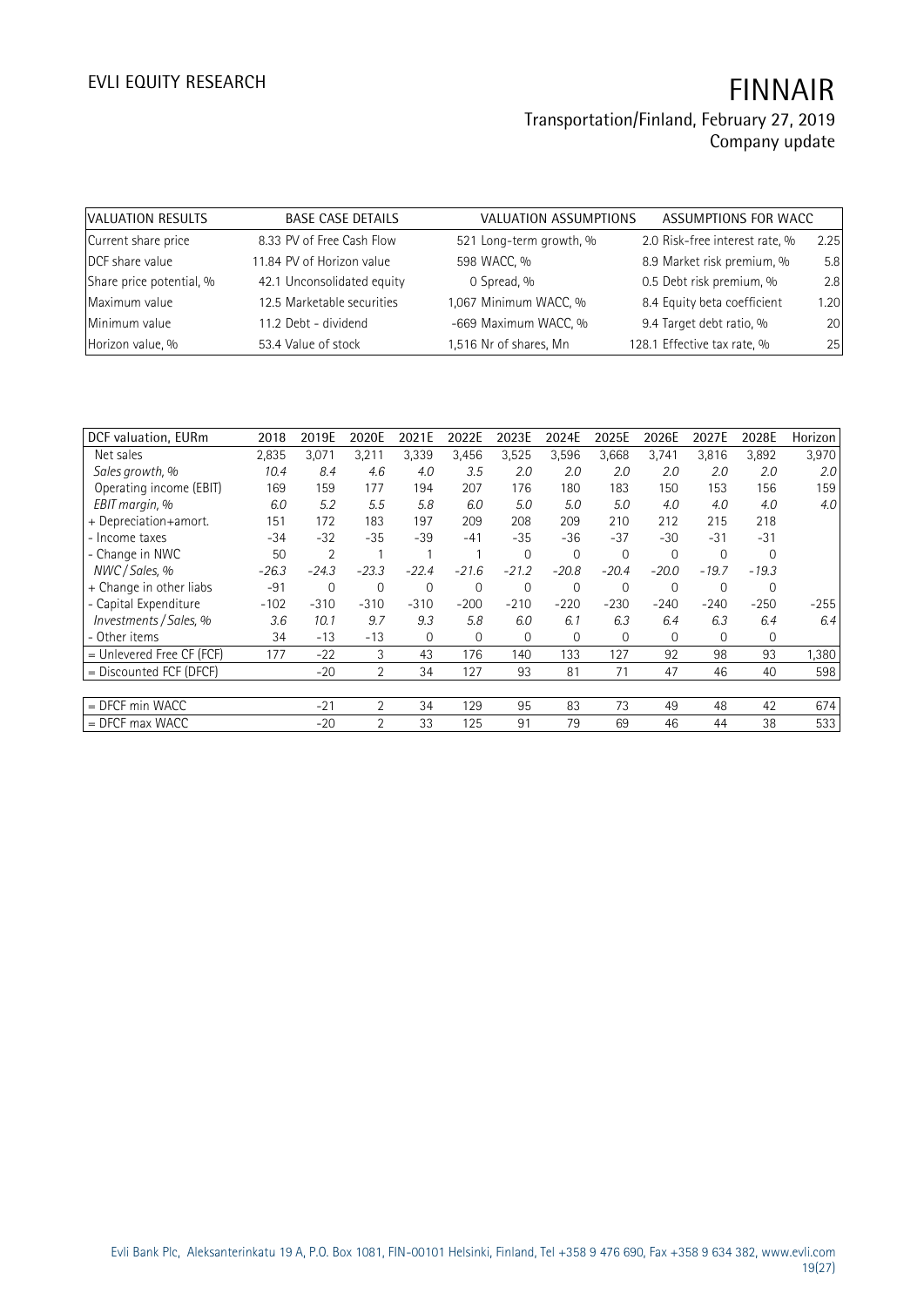# **EVLI EQUITY RESEARCH FINNAIR**

#### **Transportation/Finland, February 27, 2019 Company update**

| <b>INTERIM FIGURES</b>               |                |        |        |                |       |                |         |         |              |       |       |         |
|--------------------------------------|----------------|--------|--------|----------------|-------|----------------|---------|---------|--------------|-------|-------|---------|
| EVLI ESTIMATES, EURm                 | 2018Q1         | 201802 | 201803 | 201804         | 2018  | 2019Q1E        | 2019Q2E | 2019Q3E | 2019Q4E      | 2019E | 2020E | 2021E   |
| Net sales                            | 635            | 715    | 801    | 683            | 2,835 | 679            | 775     | 879     | 738          | 3,071 | 3,211 | 3,339   |
| EBITDA                               | 40             | 84     | 146    | 52             | 320   | 30             | 87      | 170     | 43           | 331   | 360   | 391     |
| EBITDA margin (%)                    | 6.2            | 11.7   | 18.2   | 7.5            | 11.3  | 4.4            | 11.3    | 19.4    | 5.9          | 10.8  | 11.2  | 11.7    |
| EBIT                                 | $\overline{4}$ | 48     | 108    | 9              | 169   | $-13$          | 44      | 127     | $\mathbf 0$  | 159   | 177   | 194     |
| EBIT margin (%)                      | 0.6            | 6.7    | 13.5   | 1.3            | 6.0   | $-1.9$         | 5.7     | 14.5    | 0.0          | 5.2   | 5.5   | 5.8     |
| Net financial items                  | $-4$           | $-5$   | $-5$   | $-4$           | $-18$ | $-5$           | $-5$    | $-5$    | $-5$         | $-19$ | $-23$ | $-25$   |
| Pre-tax profit                       | 0              | 43     | 103    | 5              | 151   | $-18$          | 40      | 123     | $-5$         | 140   | 154   | 169     |
| Tax                                  | $\Omega$       | $-9$   | $-21$  | $-1$           | $-30$ | $\overline{4}$ | $-8$    | $-25$   | $\mathbf{1}$ | $-28$ | $-31$ | $-34$   |
| Tax rate (%)                         | 20.0           | 20.0   | 20.0   | 20.0           | 20.0  | 20.0           | 20.0    | 20.0    | 20.0         | 20.0  | 20.0  | 20.0    |
| Net profit                           | $-3$           | 31     | 79     | $\overline{1}$ | 108   | $-18$          | 29      | 95      | $-7$         | 99    | 111   | 135     |
| EPS                                  | $-0.03$        | 0.24   | 0.62   | 0.01           | 0.84  | $-0.14$        | 0.22    | 0.74    | $-0.05$      | 0.77  | 0.86  | 1.05    |
| EPS adjusted (diluted no. of shares) | $-0.03$        | 0.24   | 0.62   | 0.01           | 0.84  | $-0.14$        | 0.22    | 0.74    | $-0.05$      | 0.77  | 0.86  | 1.05    |
| Dividend per share                   | 0.00           | 0.00   | 0.00   | 0.00           | 0.27  | 0.00           | 0.00    | 0.00    | 0.00         | 0.30  | 0.35  | 0.40    |
| SALES, EURm                          |                |        |        |                |       |                |         |         |              |       |       |         |
| Group total                          | 635            | 715    | 801    | 683            | 2,835 | 679            | 775     | 879     | 738          | 3,071 | 3,211 | 3,339   |
| Total                                | 635            | 715    | 801    | 683            | 2,835 | 679            | 775     | 879     | 738          | 3,071 | 3,211 | 3,339   |
| SALES GROWTH, Y/Y %                  |                |        |        |                |       |                |         |         |              |       |       |         |
| Group total                          | 14.6           | 12.9   | 8.9    | 5.8            | 10.4  | 6.9            | 8.4     | 9.8     | 8.0          | 8.4   | 4.6   | 4.0     |
| Total                                | 14.6           | 12.9   | 8.9    | 5.8            | 10.4  | 6.9            | 8.4     | 9.8     | 8.0          | 8.4   | 4.6   | 4.0     |
| EBIT, EURm                           |                |        |        |                |       |                |         |         |              |       |       |         |
| Group total                          | 4              | 48     | 108    | 9              | 169   | $-13$          | 44      | 127     | $\Omega$     | 159   | 177   | 194     |
| Total                                | $\overline{4}$ | 48     | 108    | 9              | 169   | $-13$          | 44      | 127     | $\Omega$     | 159   | 177   | 194     |
| EBIT margin, %                       |                |        |        |                |       |                |         |         |              |       |       |         |
| Group total                          | 0.6            | 6.7    | 13.5   | 1.3            | 6.0   | $-1.9$         | 5.7     | 14.5    | 0.0          | 5.2   | 5.5   | 5.8     |
| Total                                | 0.6            | 6.7    | 13.5   | 1.3            | 6.0   | $-1.9$         | 5.7     | 14.5    | 0.0          | 5.2   | 5.5   | $5.8\,$ |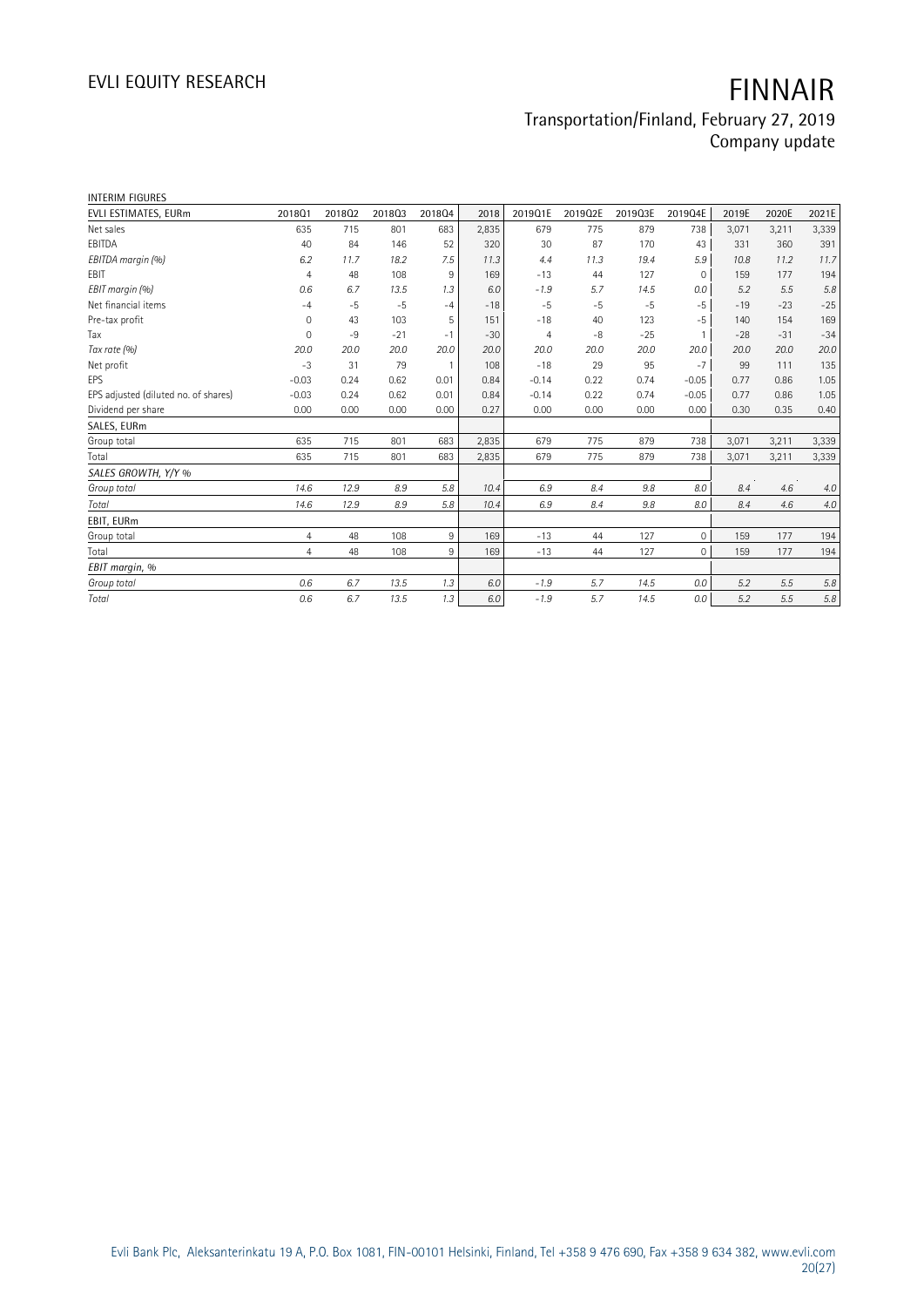# **EVLI EQUITY RESEARCH FINNAIR**

#### **Transportation/Finland, February 27, 2019 Company update**

| INCOME STATEMENT, EURm                   | 2014                | 2015          | 2016                | 2017          | 2018                | 2019E               | 2020E          | 2021E          |
|------------------------------------------|---------------------|---------------|---------------------|---------------|---------------------|---------------------|----------------|----------------|
| Sales                                    | 2,285               | 2,255         | 2,317               | 2,568         | 2,835               | 3,071               | 3,211          | 3,339          |
| Sales growth (%)                         | $-4.8$              | $-1.3$        | 2.8                 | 10.9          | 10.4                | 8.4                 | 4.6            | 4.0            |
| Costs                                    | $-2,187$            | $-2,123$      | $-2,156$            | $-2,269$      | $-2,514$            | $-2,740$            | $-2,852$       | $-2,949$       |
| Reported EBITDA                          | 98                  | 132           | 161                 | 300           | 320                 | 331                 | 360            | 391            |
| Extraordinary items in EBITDA            | $\mathsf{O}\xspace$ | $\mathbf 0$   | $\mathsf{O}\xspace$ | $\mathbf 0$   | $\mathbf 0$         | $\mathsf{O}\xspace$ | $\mathbf 0$    | $\mathbf 0$    |
| EBITDA margin (%)                        | 4.3                 | 5.8           | 6.9                 | 11.7          | 11.3                | 10.8                | 11.2           | 11.7           |
| Depreciation                             | $-134$              | $-108$        | $-106$              | $-129$        | $-151$              | $-172$              | $-183$         | $-197$         |
| EBITA                                    | $-36$               | 24            | 55                  | 170           | 169                 | 159                 | 177            | 194            |
| Goodwill amortization / writedown        | 0                   | $\mathbf 0$   | $\mathbf 0$         | $\mathbf 0$   | $\mathbf 0$         | $\mathsf{O}\xspace$ | $\mathbf 0$    | $\mathbf 0$    |
| Reported EBIT                            | $-36$               | 24            | 55                  | 170           | 169                 | 159                 | 177            | 194            |
| EBIT margin (%)                          | $-1.6$              | 1.1           | 2.4                 | 6.6           | 6.0                 | 5.2                 | 5.5            | 5.8            |
| Net financials                           | $-27$               | $-8$          | $-10$               | $-14$         | $-18$               | $-19$               | $-23$          | $-25$          |
| Pre-tax profit                           | $-63$               | 15            | 45                  | 157           | 151                 | 140                 | 154            | 169            |
| Extraordinary items                      | $\mathsf{O}\xspace$ | $-11$         | $-1$                | $-1$          | $\mathbf 0$         | $\mathsf{O}\xspace$ | $\mathbf 0$    | $\mathbf 0$    |
| Taxes                                    | 13                  | $-3$          | -9                  | $-31$         | $-30$               | $-28$               | $-31$          | $-34$          |
| Minority shares                          | 0                   | $\mathbf 0$   | $\mathbf 0$         | $\mathbb O$   | $\mathsf{O}\xspace$ | $\mathbb O$         | $\mathbb O$    | $\mathbf 0$    |
| Net profit                               | $-51$               | $-18$         | 19                  | 112           | 108                 | 99                  | 111            | 135            |
| <b>BALANCE SHEET, EURm</b>               |                     |               |                     |               |                     |                     |                |                |
| Assets                                   |                     |               |                     |               |                     |                     |                |                |
| Fixed assets                             | 1,053               | 957           | 1,189               | 1,446         | 1,555               | 1,693               | 1,819          | 1,932          |
| % of sales                               | 46                  | 42            | 51                  | 56            | 55                  | 55                  | 57             | 58             |
| Goodwill                                 | $\mathsf{O}\xspace$ | $\mathbf 0$   | $\mathbf 0$         | $\mathbf 0$   | $\mathbf 0$         | $\mathsf{O}\xspace$ | $\mathbf 0$    | $\mathbf 0$    |
| % of sales                               | 0                   | 0             | 0                   | 0             | 0                   | 0                   | 0              | $\cal O$       |
| Inventory                                | 15                  | 12            | 15                  | 17            | 25                  | 27                  | 28             | 30             |
| % of sales                               | $\mathcal{I}$       | $\mathcal{I}$ | $\mathcal{I}$       | $\mathcal{I}$ | $\mathcal{I}$       | 1                   | $\mathcal{I}$  | $\mathcal{I}$  |
| Receivables                              | 358                 | 364           | 512                 | 460           | 300                 | 320                 | 332            | 343            |
| % of sales                               | 16                  | 16            | 22                  | 18            | 11                  | 10                  | 10             | 10             |
| Liquid funds                             | 426                 | 708           | 814                 | 965           | 1,067               | 1,156               | 1,209          | 1,257          |
| % of sales                               | 19                  | 31            | 35                  | 38            | 38                  | 38                  | 38             | 38             |
| Total assets                             | 1,885               | 2,050         | 2,529               | 2,887         | 2,947               | 3,197               | 3,389          | 3,563          |
| Liabilities                              |                     |               |                     |               |                     |                     |                |                |
| Equity                                   | 514                 | 727           | 857                 | 1,016         | 1,022               | 1,086               | 1,158          | 1,248          |
| % of sales                               | 23                  | 32            | 37                  | 40            | 36                  | 35                  | 36             | 37             |
| Deferred taxes                           | $\mathsf{O}\xspace$ | $\mathbf 0$   | 33                  | 74            | 74                  | 74                  | 74             | 74             |
| % of sales                               | 0                   | 0             | $\mathcal{I}$       | 3             | 3                   | $\overline{2}$      | $\overline{2}$ | $\overline{2}$ |
| Interest bearing debt                    | 428                 | 346           | 718                 | 719           | 669                 | 831                 | 938            | 1,008          |
| % of sales                               | 19                  | 15            | 31                  | 28            | 24                  | 27                  | 29             | 30             |
| Non-interest bearing current liabilities | 601                 | 682           | 519                 | 566           | 285                 | 309                 | 323            | 336            |
| % of sales                               | 26                  | 30            | 22                  | 22            | 10                  | 10                  | 10             | 10             |
| Other interest free debt                 | 246                 | 201           | 339                 | 428           | 806                 | 806                 | 806            | 806            |
| % of sales                               | 11                  | 9             | 15                  | 17            | 28                  | 26                  | 25             | 24             |
| <b>Total liabilities</b>                 | 1,885               | 2,050         | 2,529               | 2,887         | 2,947               | 3,197               | 3,389          | 3,563          |
| CASH FLOW, EURm                          |                     |               |                     |               |                     |                     |                |                |
| + EBITDA                                 | 98                  | 132           | 161                 | 300           | 320                 | 331                 | 360            | 391            |
| - Net financial items                    | $-27$               | $-8$          | $-10$               | $-14$         | $-18$               | $-19$               | $-23$          | $-25$          |
| - Taxes                                  | 0                   | $\mathbf 0$   | 33                  | $-1$          | $-31$               | $-28$               | $-31$          | $-34$          |
| - Increase in Net Working Capital        | $-33$               | 43            | 56                  | 57            | 50                  | $\sqrt{2}$          | $\mathbf{1}$   | $\overline{1}$ |
| $+/-$ Other                              | $-15$               | $\mathsf S$   | $-19$               | 40            | 62                  | $-13$               | $-13$          | $\mathbf 0$    |
| = Cash flow from operations              | 23                  | 171           | 220                 | 382           | 383                 | 273                 | 295            | 333            |
| - Capex                                  | $-146$              | $-81$         | $-486$              | $-394$        | $-316$              | $-310$              | $-310$         | $-310$         |
| - Acquisitions                           | 0                   | $\mathbb O$   | $\mathsf{O}\xspace$ | $\mathbb O$   | $\mathsf{O}\xspace$ | $\mathbb O$         | $\bf 0$        | $\mathbb O$    |
| + Divestments                            | 268                 | 448           | 153                 | 157           | 214                 | $\mathsf{O}\xspace$ | $\mathbf 0$    | $\mathbf 0$    |
| $=$ Net cash flow                        | 144                 | 538           | $-113$              | 146           | 281                 | $-37$               | $-15$          | 23             |
| +/- Change in interest-bearing debt      | $-165$              | $-81$         | 372                 | $\mathbf{1}$  | $-49$               | 162                 | 107            | 70             |
| +/- New issues/buybacks                  | 143                 | 231           | 110                 | 60            | $-64$               | $\mathbb O$         | $\mathbf 0$    | $\mathbf 0$    |
| - Paid dividend                          | 0                   | $\mathbf 0$   | $\mathsf{O}\xspace$ | $-13$         | $-38$               | $-35$               | $-38$          | $-45$          |
| +/- Change in loan receivables           | $-107$              | $-291$        | $-167$              | 79            | $-91$               | $\mathbb O$         | $\mathbb O$    | $\mathbf 0$    |
| Change in cash                           | 15                  | 397           | 202                 | 273           | 39                  | 89                  | 53             | 48             |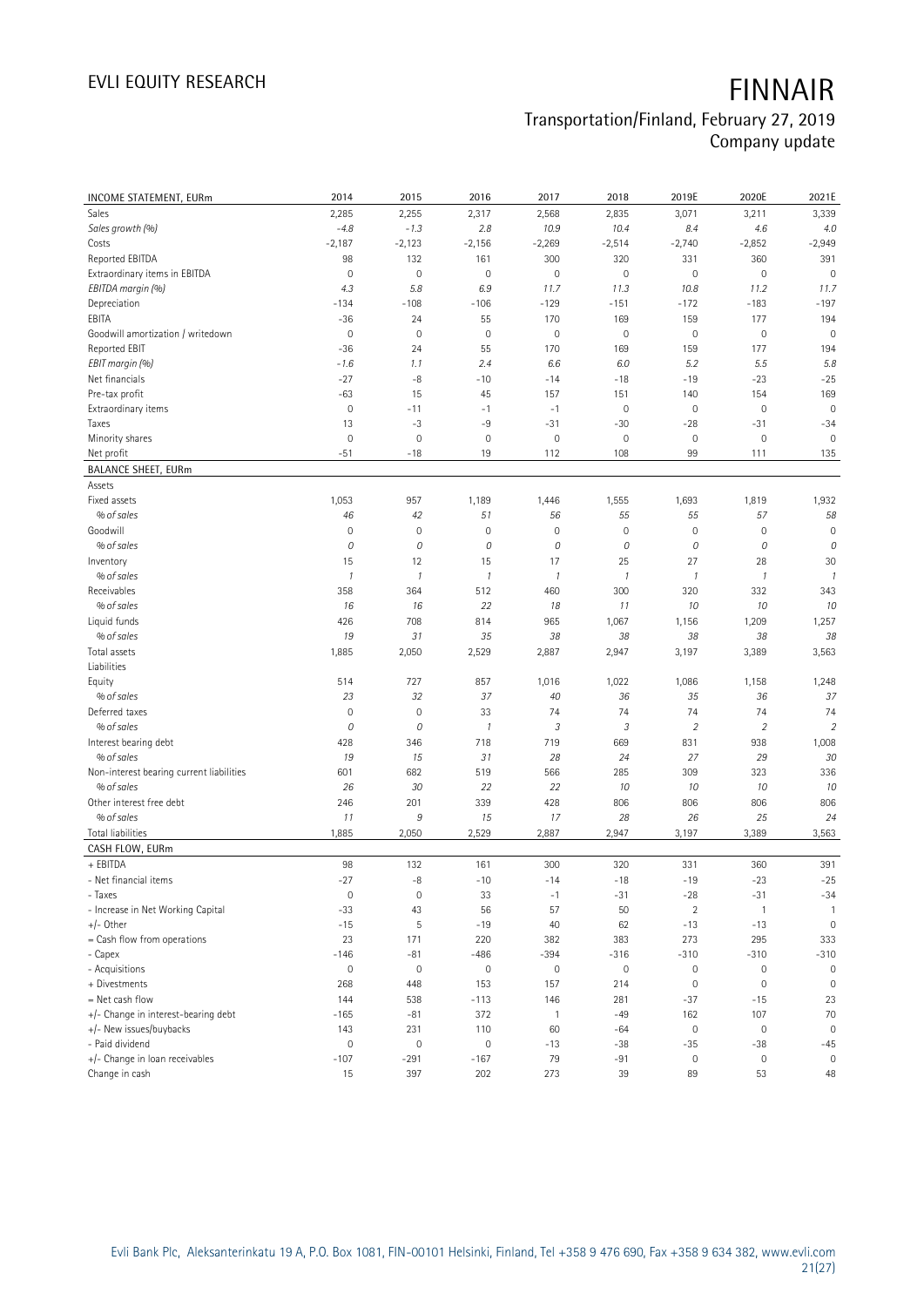| 694<br>516<br>1,643<br>908<br>1,067<br>1,067<br>M-cap<br>Net debt<br>$-362$<br>$-96$<br>$-246$<br>$-398$<br>$-325$<br>$-272$<br>Enterprise value<br>332<br>420<br>1,397<br>510<br>742<br>796<br>Sales<br>2,255<br>2,317<br>2,568<br>2,835<br>3,071<br>3,211<br>EBITDA<br>132<br>161<br>300<br>320<br>331<br>360<br>24<br>EBIT<br>55<br>170<br>169<br>159<br>177<br>45<br>157<br>154<br>Pre-tax<br>15<br>151<br>140<br>$-6$<br>21<br>99<br>Earnings<br>113<br>108<br>111<br>727<br>Book value<br>857<br>1,016<br>1,022<br>1,086<br>1,158<br>Valuation multiples<br>EV/sales<br>0.1<br>0.2<br>0.5<br>0.2<br>0.2<br>0.2<br>EV/EBITDA<br>2.5<br>2.6<br>4.7<br>2.2<br>1.6<br>2.2<br>EV/EBITA<br>7.6<br>14.0<br>8.2<br>3.0<br>4.7<br>4.5<br>EV/EBIT<br>14.0<br>7.6<br>8.2<br>3.0<br>4.7<br>4.5<br>EV/operating cash flow<br>1.9<br>1.9<br>3.7<br>1.3<br>2.5<br>2.4<br>EV/cash earnings<br>2.3<br>2.3<br>4.7<br>1.9<br>2.6<br>2.6<br>$-107.2$<br>9.7<br>P/E<br>24.9<br>14.6<br>8.4<br>10.8<br>P/E excl. goodwill<br>$-107.2$<br>9.7<br>24.9<br>14.6<br>8.4<br>10.8<br>P/B<br>1.0<br>0.6<br>1.6<br>0.9<br>1.0<br>0.9 | 1,067<br>$-250$<br>818<br>3,339<br>391<br>194<br>169<br>135<br>1,248<br>0.2<br>2.1<br>4.2<br>4.2<br>2.3<br>2.5 |
|--------------------------------------------------------------------------------------------------------------------------------------------------------------------------------------------------------------------------------------------------------------------------------------------------------------------------------------------------------------------------------------------------------------------------------------------------------------------------------------------------------------------------------------------------------------------------------------------------------------------------------------------------------------------------------------------------------------------------------------------------------------------------------------------------------------------------------------------------------------------------------------------------------------------------------------------------------------------------------------------------------------------------------------------------------------------------------------------------------------|----------------------------------------------------------------------------------------------------------------|
|                                                                                                                                                                                                                                                                                                                                                                                                                                                                                                                                                                                                                                                                                                                                                                                                                                                                                                                                                                                                                                                                                                              |                                                                                                                |
|                                                                                                                                                                                                                                                                                                                                                                                                                                                                                                                                                                                                                                                                                                                                                                                                                                                                                                                                                                                                                                                                                                              |                                                                                                                |
|                                                                                                                                                                                                                                                                                                                                                                                                                                                                                                                                                                                                                                                                                                                                                                                                                                                                                                                                                                                                                                                                                                              |                                                                                                                |
|                                                                                                                                                                                                                                                                                                                                                                                                                                                                                                                                                                                                                                                                                                                                                                                                                                                                                                                                                                                                                                                                                                              |                                                                                                                |
|                                                                                                                                                                                                                                                                                                                                                                                                                                                                                                                                                                                                                                                                                                                                                                                                                                                                                                                                                                                                                                                                                                              |                                                                                                                |
|                                                                                                                                                                                                                                                                                                                                                                                                                                                                                                                                                                                                                                                                                                                                                                                                                                                                                                                                                                                                                                                                                                              |                                                                                                                |
|                                                                                                                                                                                                                                                                                                                                                                                                                                                                                                                                                                                                                                                                                                                                                                                                                                                                                                                                                                                                                                                                                                              |                                                                                                                |
|                                                                                                                                                                                                                                                                                                                                                                                                                                                                                                                                                                                                                                                                                                                                                                                                                                                                                                                                                                                                                                                                                                              |                                                                                                                |
|                                                                                                                                                                                                                                                                                                                                                                                                                                                                                                                                                                                                                                                                                                                                                                                                                                                                                                                                                                                                                                                                                                              |                                                                                                                |
|                                                                                                                                                                                                                                                                                                                                                                                                                                                                                                                                                                                                                                                                                                                                                                                                                                                                                                                                                                                                                                                                                                              |                                                                                                                |
|                                                                                                                                                                                                                                                                                                                                                                                                                                                                                                                                                                                                                                                                                                                                                                                                                                                                                                                                                                                                                                                                                                              |                                                                                                                |
|                                                                                                                                                                                                                                                                                                                                                                                                                                                                                                                                                                                                                                                                                                                                                                                                                                                                                                                                                                                                                                                                                                              |                                                                                                                |
|                                                                                                                                                                                                                                                                                                                                                                                                                                                                                                                                                                                                                                                                                                                                                                                                                                                                                                                                                                                                                                                                                                              |                                                                                                                |
|                                                                                                                                                                                                                                                                                                                                                                                                                                                                                                                                                                                                                                                                                                                                                                                                                                                                                                                                                                                                                                                                                                              |                                                                                                                |
|                                                                                                                                                                                                                                                                                                                                                                                                                                                                                                                                                                                                                                                                                                                                                                                                                                                                                                                                                                                                                                                                                                              |                                                                                                                |
|                                                                                                                                                                                                                                                                                                                                                                                                                                                                                                                                                                                                                                                                                                                                                                                                                                                                                                                                                                                                                                                                                                              |                                                                                                                |
|                                                                                                                                                                                                                                                                                                                                                                                                                                                                                                                                                                                                                                                                                                                                                                                                                                                                                                                                                                                                                                                                                                              | 7.9                                                                                                            |
|                                                                                                                                                                                                                                                                                                                                                                                                                                                                                                                                                                                                                                                                                                                                                                                                                                                                                                                                                                                                                                                                                                              | 7.9                                                                                                            |
|                                                                                                                                                                                                                                                                                                                                                                                                                                                                                                                                                                                                                                                                                                                                                                                                                                                                                                                                                                                                                                                                                                              | 0.9                                                                                                            |
| 0.3<br>P/sales<br>0.2<br>0.6<br>0.3<br>0.3<br>0.3                                                                                                                                                                                                                                                                                                                                                                                                                                                                                                                                                                                                                                                                                                                                                                                                                                                                                                                                                                                                                                                            | 0.3                                                                                                            |
| P/CF<br>4.1<br>2.4<br>4.3<br>2.4<br>3.3<br>3.6                                                                                                                                                                                                                                                                                                                                                                                                                                                                                                                                                                                                                                                                                                                                                                                                                                                                                                                                                                                                                                                               | 3.0                                                                                                            |
| Target EV/EBIT<br>0.0<br>0.0<br>0.0<br>0.0<br>4.4<br>4.3                                                                                                                                                                                                                                                                                                                                                                                                                                                                                                                                                                                                                                                                                                                                                                                                                                                                                                                                                                                                                                                     | 4.0                                                                                                            |
| Target P/E<br>0.0<br>0.0<br>$0.0\,$<br>0.0<br>10.3<br>9.3                                                                                                                                                                                                                                                                                                                                                                                                                                                                                                                                                                                                                                                                                                                                                                                                                                                                                                                                                                                                                                                    | 7.6                                                                                                            |
| $0.9\,$<br>Target P/B<br>0.0<br>0.0<br>$0.0\,$<br>0.0<br>0.9                                                                                                                                                                                                                                                                                                                                                                                                                                                                                                                                                                                                                                                                                                                                                                                                                                                                                                                                                                                                                                                 | 0.8                                                                                                            |
| Per share measures                                                                                                                                                                                                                                                                                                                                                                                                                                                                                                                                                                                                                                                                                                                                                                                                                                                                                                                                                                                                                                                                                           |                                                                                                                |
| Number of shares<br>128,136<br>128,136<br>128,136<br>128,136<br>128,136<br>128,136                                                                                                                                                                                                                                                                                                                                                                                                                                                                                                                                                                                                                                                                                                                                                                                                                                                                                                                                                                                                                           | 128,136                                                                                                        |
| Number of shares (diluted)<br>128,136<br>128,136<br>128,136<br>128,136<br>128,136<br>128,136                                                                                                                                                                                                                                                                                                                                                                                                                                                                                                                                                                                                                                                                                                                                                                                                                                                                                                                                                                                                                 | 128,136                                                                                                        |
| EPS<br>$-0.05$<br>0.16<br>0.88<br>0.84<br>0.77<br>0.86                                                                                                                                                                                                                                                                                                                                                                                                                                                                                                                                                                                                                                                                                                                                                                                                                                                                                                                                                                                                                                                       | 1.05                                                                                                           |
| $-0.05$<br>EPS excl. goodwill<br>0.16<br>0.88<br>0.84<br>0.77<br>0.86                                                                                                                                                                                                                                                                                                                                                                                                                                                                                                                                                                                                                                                                                                                                                                                                                                                                                                                                                                                                                                        | 1.05                                                                                                           |
| Cash EPS<br>1.13<br>1.43<br>2.31<br>2.21<br>2.39<br>2.12                                                                                                                                                                                                                                                                                                                                                                                                                                                                                                                                                                                                                                                                                                                                                                                                                                                                                                                                                                                                                                                     | 2.59                                                                                                           |
| Operating cash flow per share<br>1.71<br>2.98<br>2.99<br>2.35<br>2.54<br>1.33                                                                                                                                                                                                                                                                                                                                                                                                                                                                                                                                                                                                                                                                                                                                                                                                                                                                                                                                                                                                                                | 2.75                                                                                                           |
| Capital employed per share<br>5.92<br>5.99<br>4.84<br>5.91<br>2.83<br>6.89                                                                                                                                                                                                                                                                                                                                                                                                                                                                                                                                                                                                                                                                                                                                                                                                                                                                                                                                                                                                                                   | 7.77                                                                                                           |
| 6.69<br>7.93<br>8.47<br>Book value per share<br>5.68<br>7.97<br>9.04                                                                                                                                                                                                                                                                                                                                                                                                                                                                                                                                                                                                                                                                                                                                                                                                                                                                                                                                                                                                                                         | 9.74                                                                                                           |
| Book value excl. goodwill<br>5.68<br>6.69<br>7.93<br>7.97<br>8.47<br>9.04                                                                                                                                                                                                                                                                                                                                                                                                                                                                                                                                                                                                                                                                                                                                                                                                                                                                                                                                                                                                                                    | 9.74                                                                                                           |
| Dividend per share<br>0.00<br>0.10<br>0.30<br>0.27<br>0.30<br>0.35                                                                                                                                                                                                                                                                                                                                                                                                                                                                                                                                                                                                                                                                                                                                                                                                                                                                                                                                                                                                                                           | 0.40                                                                                                           |
| Dividend payout ratio, %<br>0.0<br>61.7<br>34.1<br>32.5<br>38.8<br>40.6                                                                                                                                                                                                                                                                                                                                                                                                                                                                                                                                                                                                                                                                                                                                                                                                                                                                                                                                                                                                                                      | 38.0                                                                                                           |
| Dividend yield, %<br>0.0<br>2.5<br>2.3<br>3.3<br>3.6<br>4.2                                                                                                                                                                                                                                                                                                                                                                                                                                                                                                                                                                                                                                                                                                                                                                                                                                                                                                                                                                                                                                                  | 4.8                                                                                                            |
| <b>Efficiency measures</b>                                                                                                                                                                                                                                                                                                                                                                                                                                                                                                                                                                                                                                                                                                                                                                                                                                                                                                                                                                                                                                                                                   |                                                                                                                |
|                                                                                                                                                                                                                                                                                                                                                                                                                                                                                                                                                                                                                                                                                                                                                                                                                                                                                                                                                                                                                                                                                                              | 11.2                                                                                                           |
| $-1.0$<br>ROE<br>2.6<br>12.0<br>10.6<br>9.4<br>9.9                                                                                                                                                                                                                                                                                                                                                                                                                                                                                                                                                                                                                                                                                                                                                                                                                                                                                                                                                                                                                                                           |                                                                                                                |
| ROCE<br>2.4<br>4.2<br>10.3<br>9.9<br>8.8<br>8.8                                                                                                                                                                                                                                                                                                                                                                                                                                                                                                                                                                                                                                                                                                                                                                                                                                                                                                                                                                                                                                                              | 8.9                                                                                                            |
| Financial ratios                                                                                                                                                                                                                                                                                                                                                                                                                                                                                                                                                                                                                                                                                                                                                                                                                                                                                                                                                                                                                                                                                             |                                                                                                                |
| Capex/sales, %<br>14.4<br>9.2<br>3.6<br>9.7<br>$-16.3$<br>10.1                                                                                                                                                                                                                                                                                                                                                                                                                                                                                                                                                                                                                                                                                                                                                                                                                                                                                                                                                                                                                                               | 9.3                                                                                                            |
| Capex/depreciation excl. goodwill,%<br>$-339.6$<br>314.7<br>183.2<br>67.8<br>180.2<br>169.3                                                                                                                                                                                                                                                                                                                                                                                                                                                                                                                                                                                                                                                                                                                                                                                                                                                                                                                                                                                                                  | 157.3                                                                                                          |
| Net debt/EBITDA, book-weighted<br>$-2.7$<br>$-0.6$<br>$-0.8$<br>$-1.2$<br>$-1.0$<br>$-0.8$                                                                                                                                                                                                                                                                                                                                                                                                                                                                                                                                                                                                                                                                                                                                                                                                                                                                                                                                                                                                                   | $-0.6$                                                                                                         |
| 0.7<br>Debt/equity, market-weighted<br>0.5<br>1.4<br>0.4<br>0.8<br>0.9                                                                                                                                                                                                                                                                                                                                                                                                                                                                                                                                                                                                                                                                                                                                                                                                                                                                                                                                                                                                                                       | 0.9                                                                                                            |
| Equity ratio, book-weighted<br>40.6<br>37.8<br>39.1<br>38.9<br>38.1<br>38.3                                                                                                                                                                                                                                                                                                                                                                                                                                                                                                                                                                                                                                                                                                                                                                                                                                                                                                                                                                                                                                  | 39.2                                                                                                           |
| $-0.23$<br>$-0.50$<br>$-0.11$<br>$-0.24$<br>$-0.39$<br>$-0.30$<br>Gearing                                                                                                                                                                                                                                                                                                                                                                                                                                                                                                                                                                                                                                                                                                                                                                                                                                                                                                                                                                                                                                    | $-0.20$                                                                                                        |
| $\mathbf 0$<br>$\mathsf{O}\xspace$<br>$\mathbf 0$<br>$\mathbf 0$<br>$\mathsf{O}\xspace$<br>$\mathbf 0$<br>Number of employees, average                                                                                                                                                                                                                                                                                                                                                                                                                                                                                                                                                                                                                                                                                                                                                                                                                                                                                                                                                                       | $\mathbf 0$                                                                                                    |
| $\mathbf 0$<br>$\mathsf{O}\xspace$<br>$\mathbf 0$<br>$\mathbf 0$<br>0<br>$\mathbf 0$<br>Sales per employee, EUR<br>$\mathsf{O}\xspace$<br>$\mathbf 0$<br>$\mathbf 0$<br>0<br>$\mathbf 0$<br>EBIT per employee, EUR<br>0                                                                                                                                                                                                                                                                                                                                                                                                                                                                                                                                                                                                                                                                                                                                                                                                                                                                                      | $\mathbf 0$<br>$\mathsf{O}\xspace$                                                                             |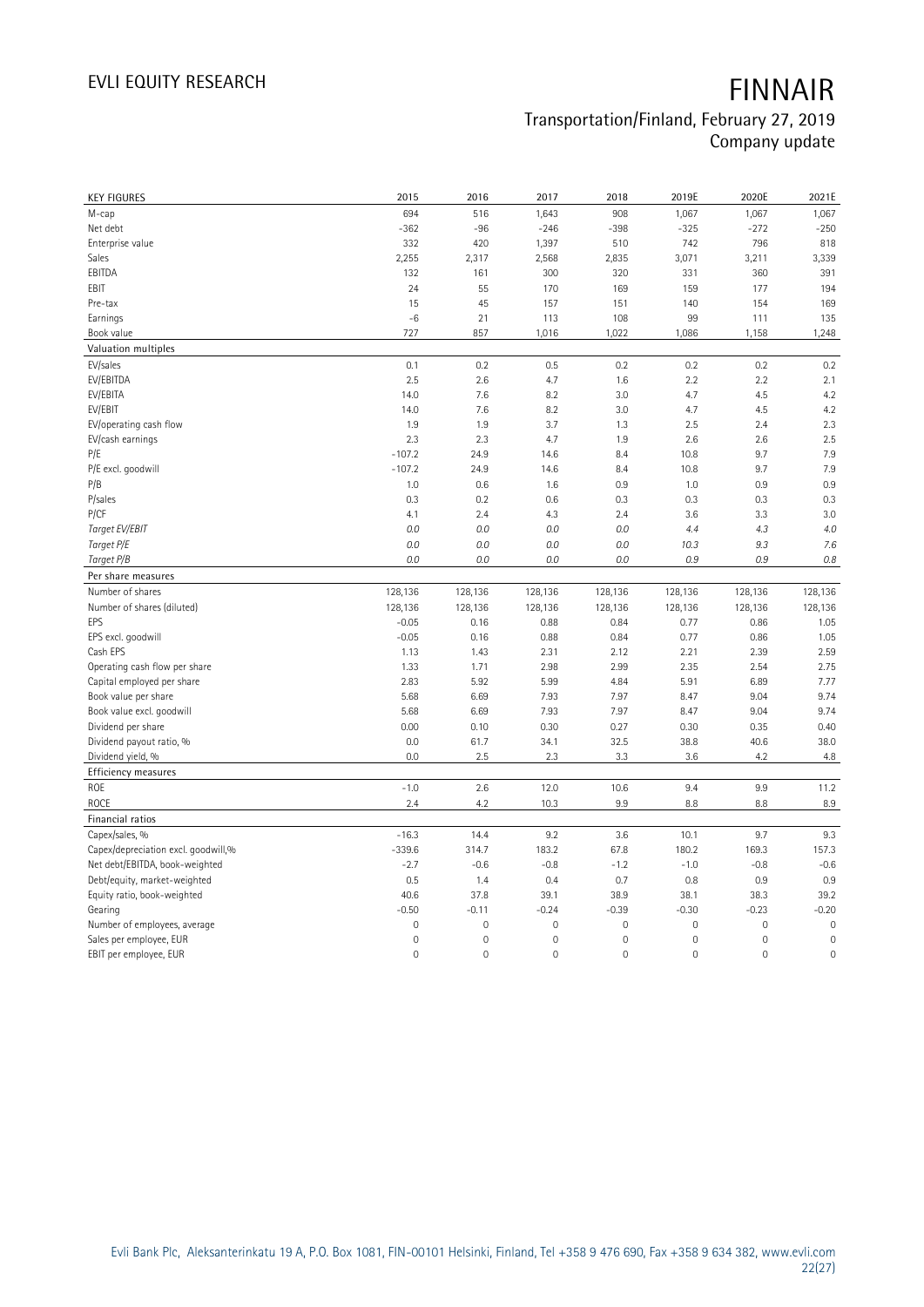**COMPANY DESCRIPTION: Finnair is the Finnish flag carrier airline.**

**INVESTMENT CASE: Finnair has clearly improved its profitability in 2016-2017. Strategy relies on traffic between Asia and Europe with new A350 fleet.**

| <b>OWNERSHIP STRUCTURE</b>                 | <b>SHARES</b> | <b>EURm</b> | 0/0   |
|--------------------------------------------|---------------|-------------|-------|
| Prime Minister's Office                    | 71,515,426    | 595.723     | 55.8% |
| The Local Government Pensions Institution  | 6,250,875     | 52,070      | 4.9%  |
| Tiiviste-Group Oy                          | 2,150,000     | 17.909      | 1.7%  |
| Ilmarinen Mutual Pension Insurance Company | 1,945,000     | 16.202      | 1.5%  |
| The State Pension Fund                     | 1,700,000     | 14.161      | 1.3%  |
| Oy Etra Invest Ab                          | 1,000,000     | 8.330       | 0.8%  |
| Veritas Pension Insurance Company Ltd.     | 849,991       | 7.080       | 0.7%  |
| Finnair Ovi                                | 797,008       | 6.639       | 0.6%  |
| Laakkonen Mikko Kalervo                    | 740,000       | 6.164       | 0.6%  |
| Finnairin Henkilöstörahasto Hr.            | 466,400       | 3.885       | 0.4%  |
| Ten largest                                | 87,414,700    | 728.164     | 68%   |
| Residual                                   | 40,721,415    | 339.209     | 32%   |
| Total                                      | 128,136,115   | 1,067.374   | 100%  |

| EARNINGS CALENDAR     |           |
|-----------------------|-----------|
| April 24, 2019        | Q1 report |
| July 17, 2019         | Q2 report |
| October 22, 2019      | Q3 report |
|                       |           |
| OTHER EVENTS          |           |
| March 20, 2018        | AGM       |
|                       |           |
| COMPANY MISCELLANEOUS |           |
|                       |           |

| CEO: Topi Manner      | Tietotie 9, 01053 FINNAIR (VANTAA AIRPORT) |
|-----------------------|--------------------------------------------|
| CFO: Pekka Vähähyyppä | Tel: +358 9 818 2780                       |
| IR: Mari Reponen      |                                            |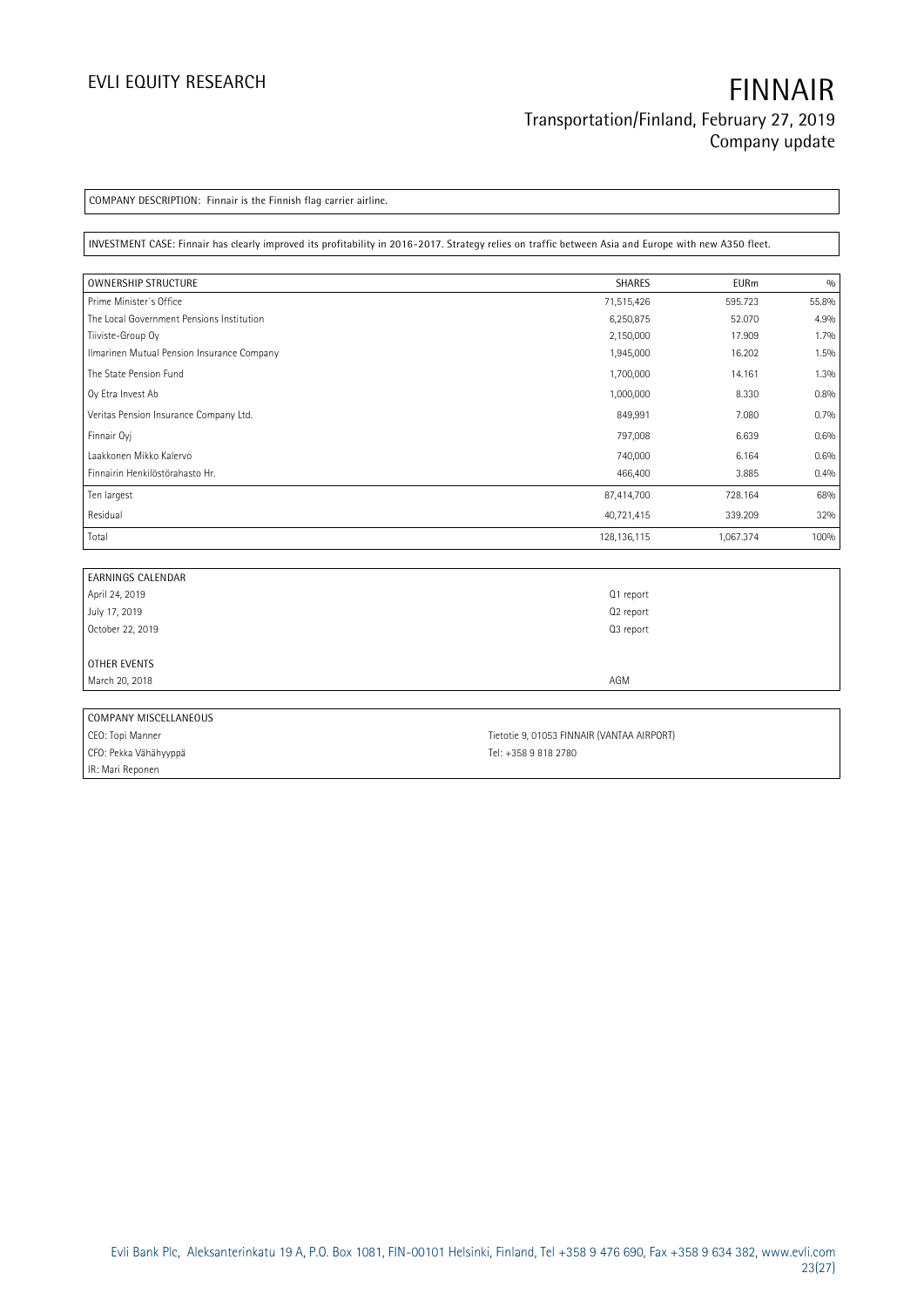#### DEFINITIONS

| P/E<br>Price per share<br>Earnings per share                                       | EPS<br>Profit before extraordinary items and taxes<br>$-$ income taxes $+$ minority interest<br>Number of shares |
|------------------------------------------------------------------------------------|------------------------------------------------------------------------------------------------------------------|
|                                                                                    |                                                                                                                  |
| P/Sales<br>Market cap<br><b>Sales</b>                                              | <b>DPS</b><br>Dividend for the financial period per share                                                        |
|                                                                                    |                                                                                                                  |
| P/BV                                                                               | <b>CEPS</b>                                                                                                      |
| Price per share                                                                    | Gross cash flow from operations                                                                                  |
| Shareholders' equity $+$ taxed provisions per share                                | Number of shares                                                                                                 |
|                                                                                    |                                                                                                                  |
| P/CF                                                                               | EV/Share                                                                                                         |
| Price per share                                                                    | Enterprise value                                                                                                 |
| Operating cash flow per share                                                      | Number of shares                                                                                                 |
|                                                                                    |                                                                                                                  |
| EV (Enterprise value)<br>Market cap + net debt + minority interest at market value | Sales/Share<br>Sales                                                                                             |
|                                                                                    |                                                                                                                  |
| - share of associated companies at market value                                    | Number of shares                                                                                                 |
| Net debt                                                                           | EBITDA/Share                                                                                                     |
| Interest bearing debt - financial assets                                           |                                                                                                                  |
|                                                                                    | Earnings before interest, tax, depreciation and amortisation<br>Number of shares                                 |
|                                                                                    |                                                                                                                  |
| EV/Sales                                                                           | EBIT/Share                                                                                                       |
| Enterprise value                                                                   | Operating profit                                                                                                 |
| <b>Sales</b>                                                                       | Number of shares                                                                                                 |
|                                                                                    |                                                                                                                  |
| EV/EBITDA                                                                          | EAFI/Share                                                                                                       |
| Enterprise value                                                                   | Pretax profit                                                                                                    |
| Earnings before interest, tax, depreciation and amortisation                       | Number of shares                                                                                                 |
|                                                                                    |                                                                                                                  |
| EV/EBIT                                                                            | Capital employed/Share                                                                                           |
| Enterprise value                                                                   | Total assets - non interest bearing debt                                                                         |
| Operating profit                                                                   | Number of shares                                                                                                 |
|                                                                                    |                                                                                                                  |
| Div yield, %                                                                       | Total assets                                                                                                     |
| Dividend per share                                                                 | <b>Balance sheet total</b>                                                                                       |
| Price per share                                                                    |                                                                                                                  |
|                                                                                    |                                                                                                                  |
| Payout ratio, %                                                                    | Interest coverage (x)                                                                                            |
| Total dividends                                                                    | Operating profit                                                                                                 |
| Earnings before extraordinary items and taxes - income taxes + minority interest   | Financial items                                                                                                  |
|                                                                                    |                                                                                                                  |
| Net cash/Share                                                                     | Asset turnover (x)                                                                                               |
| Financial assets - interest bearing debt                                           | Turnover                                                                                                         |
| Number of shares                                                                   | Balance sheet total (average)                                                                                    |
|                                                                                    |                                                                                                                  |
| ROA, %                                                                             | Debt/Equity, %                                                                                                   |
| Operating profit + financial income + extraordinary items                          | Interest bearing debt                                                                                            |
| Balance sheet total - interest free short term debt                                | Shareholders' equity $+$ minority interest $+$ taxed provisions                                                  |
| - long termadvances received and accounts payable (average)                        |                                                                                                                  |
|                                                                                    |                                                                                                                  |
| ROCE, %                                                                            | Equity ratio, %                                                                                                  |
| Profit before extraordinary items + interest expenses + other financial costs      | Shareholders' equity + minority interest + taxed provisions                                                      |
| Balance sheet total - non interest bearing debt (average)                          | Total assets - interest free loans                                                                               |
|                                                                                    |                                                                                                                  |
| ROE, %                                                                             | CAGR, %                                                                                                          |
| Profit before extraordinary items and taxes - income taxes                         | Cumulative annual growth rate $=$ Average growth per year                                                        |
| Shareholders' equity + minority interest + taxed provisions (average)              |                                                                                                                  |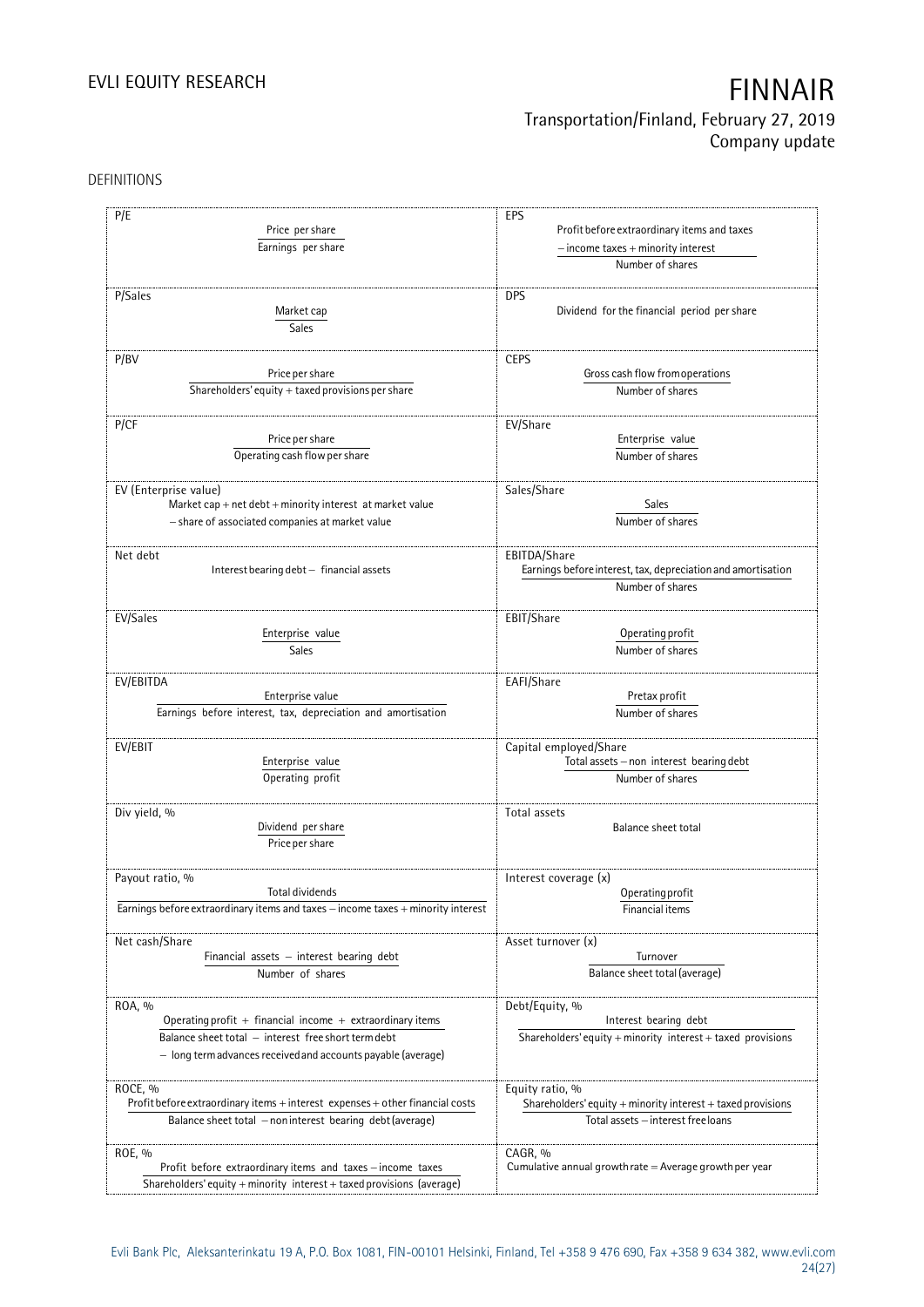#### Important Disclosures

Evli Research Partners Plc ("ERP") uses 12-month target prices. Target prices are defined by utilizing analytical techniques based on financial theory including (but not limited to) discounted cash flow analysis and comparative valuation. The selection of valuation methods depends on different circumstances. Target prices may be altered on the basis of new information coming to light in the underlying company or changes in interest rates, changes in foreign exchange rates, other securities prices or market indices or outlook for the aforementioned factors or other factors that may change the conditions of financial markets. Recommendations and changes by analysts are available at <https://research.evli.com/JasperAllModels.action?authParam=key;461&authParam=x;G3rNagWrtf7K&authType=3> Investment recommendations are defined as follows: Target price compared to share price Recommendation<br>  $\leq -10\%$  SELL  $\langle 5, 10, 10 \rangle$  SELL<br>  $\langle 10, 10, 10 \rangle$  SELL<br>  $\langle 10, 10, 10 \rangle$  $-10 - (+10) \%$  HOLD<br>> 10 % BUY  $> 10\%$ ERP's investment recommendation of the analyzed company is updated at least 2 timer per year. 60% 53% 50% 39% 40% 30% 20% 8% 10% 0% Sell Hold Buy

The graph above shows the distribution of ERP's recommendations of companies under coverage in 1st of February 2019. If recommendation is not given, it is not mentioned here.

#### Name(s) of the analyst(s): Häyhä

This research report has been prepared by Evli Research Partners Plc ("ERP" or "Evli Research"). ERP is a subsidiary of Evli Bank Plc. Production of the investment recommendation has been concluded on [27.2.2019, 8:00]. This report has been published on [27.2.2019, 8:25].

None of the analysts contributing to this report, persons under their guardianship or corporations under their control have a position in the shares of the company or related securities.

The date and time for any price of financial instruments mentioned in the recommendation refer to the previous trading day's closing price(s) unless otherwise stated in the report.

Each analyst responsible for the content of this report assures that the expressed views accurately reflect the personal views of each analyst on the covered companies and securities. Each analyst assures that (s)he has not been, nor are or will be, receiving direct or indirect compensation related to the specific recommendations or views contained in this report.

Companies in the Evli Group, affiliates or staff of companies in the Evli Group, may perform services for, solicit business from, hold long or short positions in, or otherwise be interested in the investments (including derivatives) of any company mentioned in the publication or report.

Neither ERP nor any company within the Evli Group have managed or co-managed a public offering of the company's securities during the last 12 months prior to, received compensation for investment banking services from the company during the last 12 months prior to the publication of the research report.

ERP has signed an agreement with the issuer of the financial instruments mentioned in the recommendation, which includes production of research reports. This assignment has a limited economic and financial impact on ERP and/or Evli. Under the assignment ERP performs services including, but not limited to, arranging investor meetings or –events, investor relations communication advisory and production of research material.

ERP or another company within the Evli Group does not have an agreement with the company to perform market making or liquidity providing services.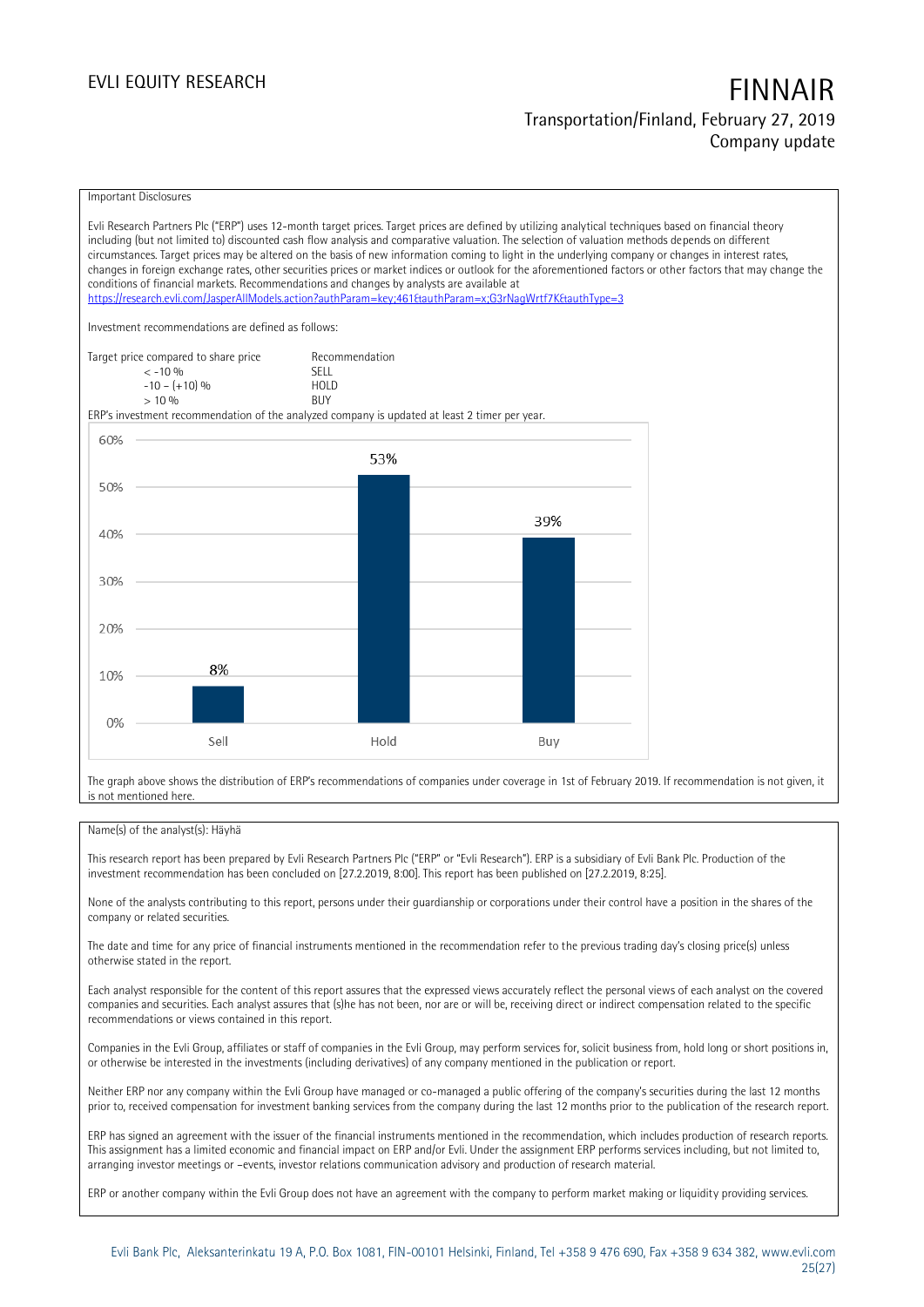For the prevention and avoidance of conflicts of interests with respect to this report, there is an information barrier (Chinese wall) between Investment Research and Corporate Finance units concerning unpublished investment banking services to the company. The remuneration of the analyst(s) is not tied directly or indirectly to investment banking transactions or other services performed by Evli Bank Plc or any company within Evli Group.

This report has not been disclosed to the company prior to its dissemination.

This report is provided and intended for informational purposes only and may not be used or considered under any circumstances as an offer to sell or buy any securities or as advice to trade any securities.

This report is based on sources ERP considers to be correct and reliable. The sources include information providers Reuters and Bloomberg, stock-exchange releases from the companies and other company news, Statistics Finland and articles in newspapers and magazines. However, ERP does not guarantee the materialization, correctness, accuracy or completeness of the information, opinions, estimates or forecasts expressed or implied in the report. In addition, circumstantial changes may have an influence on opinions and estimates presented in this report. The opinions and estimates presented are valid at the moment of their publication and they can be changed without a separate announcement. Neither ERP nor any company within the Evli Group are responsible for amending, correcting or updating any information, opinions or estimates contained in this report. Neither ERP nor any company within the Evli Group will compensate any direct or consequential loss caused by or derived from the use of the information represented in this publication.

All information published in this report is for the original recipient's private and internal use only. ERP reserves all rights to the report. No part of this publication may be reproduced or transmitted in any form or by any means, electronic, mechanical, photocopying, recording or otherwise, or stored in any retrieval system of any nature, without the written permission of ERP.

This report or its copy may not be published or distributed in Australia, Canada, Hong Kong, Japan, New Zealand, Singapore or South Africa. The publication or distribution of this report in certain other jurisdictions may also be restricted by law. Persons into whose possession this report comes are required to inform themselves about and to observe any such restrictions.

Evli Bank Plc is not registered as a broker-dealer with the U. S. Securities and Exchange Commission ("SEC"), and it and its analysts are not subject to SEC rules on securities analysts' certification as to the currency of their views reflected in the research report. Evli Bank is not a member of the Financial Industry Regulatory Authority ("FINRA"). It and its securities analysts are not subject to FINRA's rules on Communications with the Public and Research Analysts and Research Reports and the attendant requirements for fairness, balance and disclosure of potential conflicts of interest. This research report is only being offered in U.S. by Auerbach Grayson & Company, LLC (Auerbach Grayson) to Major U.S. Institutional Investors and is not available to, and should not be used by, any U.S. person or entity that is not a Major U.S. Institutional Investor. Auerbach Grayson is a broker-dealer registered with the U.S. Securities and Exchange Commission and is a member of the FINRA. U.S. entities seeking more information about any of the issuers or securities discussed in this report should contact Auerbach Grayson. The securities of non-U.S. issuers may not be registered with or subject to SEC reporting and other requirements.

ERP is not a supervised entity but its parent company Evli Bank Plc is supervised by the Finnish Financial Supervision Authority.